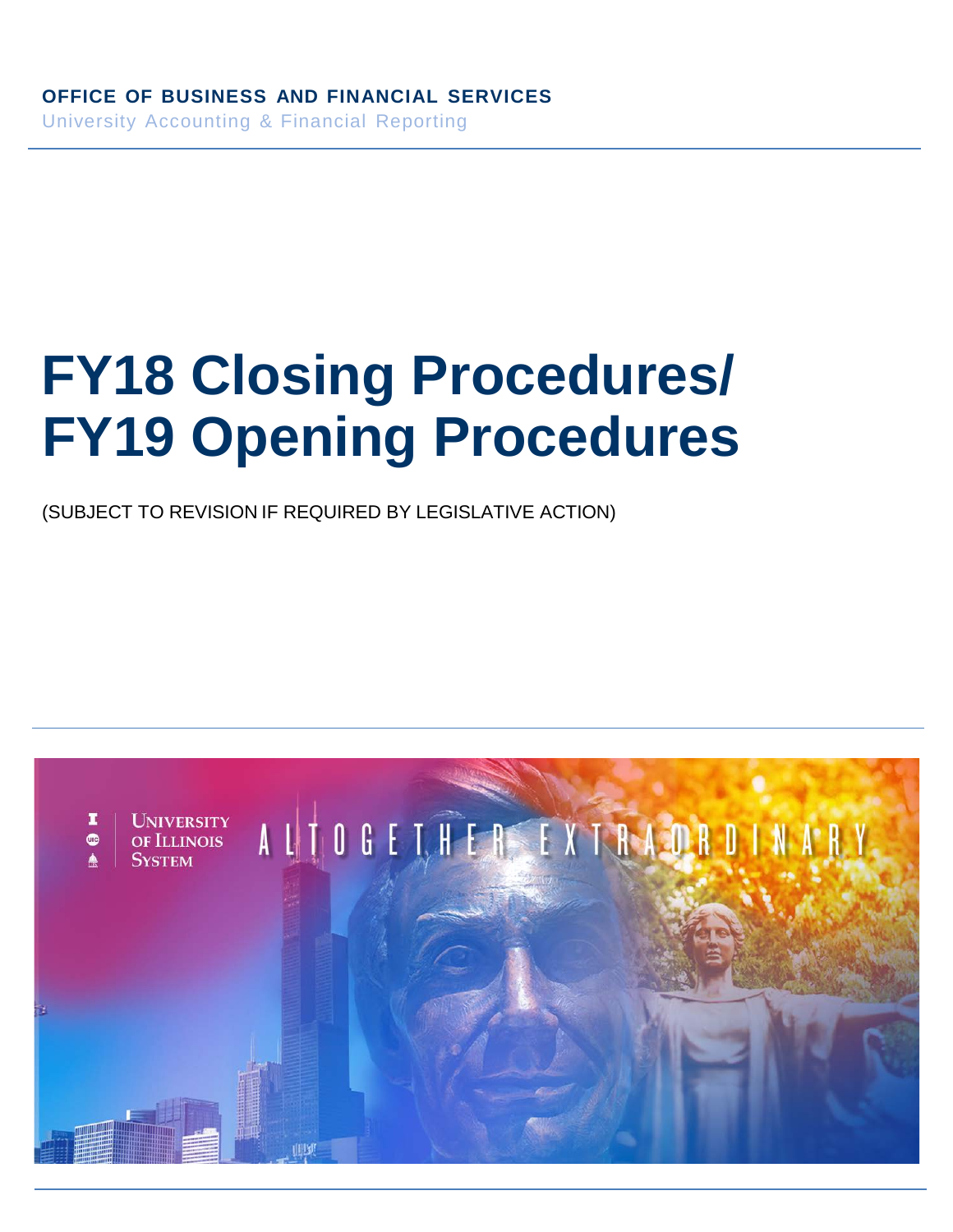# TABLE OF CONTENTS

| D. |                                                                                  |  |  |
|----|----------------------------------------------------------------------------------|--|--|
|    |                                                                                  |  |  |
|    |                                                                                  |  |  |
|    |                                                                                  |  |  |
|    |                                                                                  |  |  |
|    |                                                                                  |  |  |
|    | 5. Fact Sheet Requirements - Self-Supporting and Certain Practice Plan Funds  18 |  |  |
|    |                                                                                  |  |  |
|    |                                                                                  |  |  |
|    |                                                                                  |  |  |
|    |                                                                                  |  |  |
|    |                                                                                  |  |  |
|    |                                                                                  |  |  |
|    |                                                                                  |  |  |
|    |                                                                                  |  |  |
|    |                                                                                  |  |  |
|    |                                                                                  |  |  |
|    |                                                                                  |  |  |
|    |                                                                                  |  |  |
|    |                                                                                  |  |  |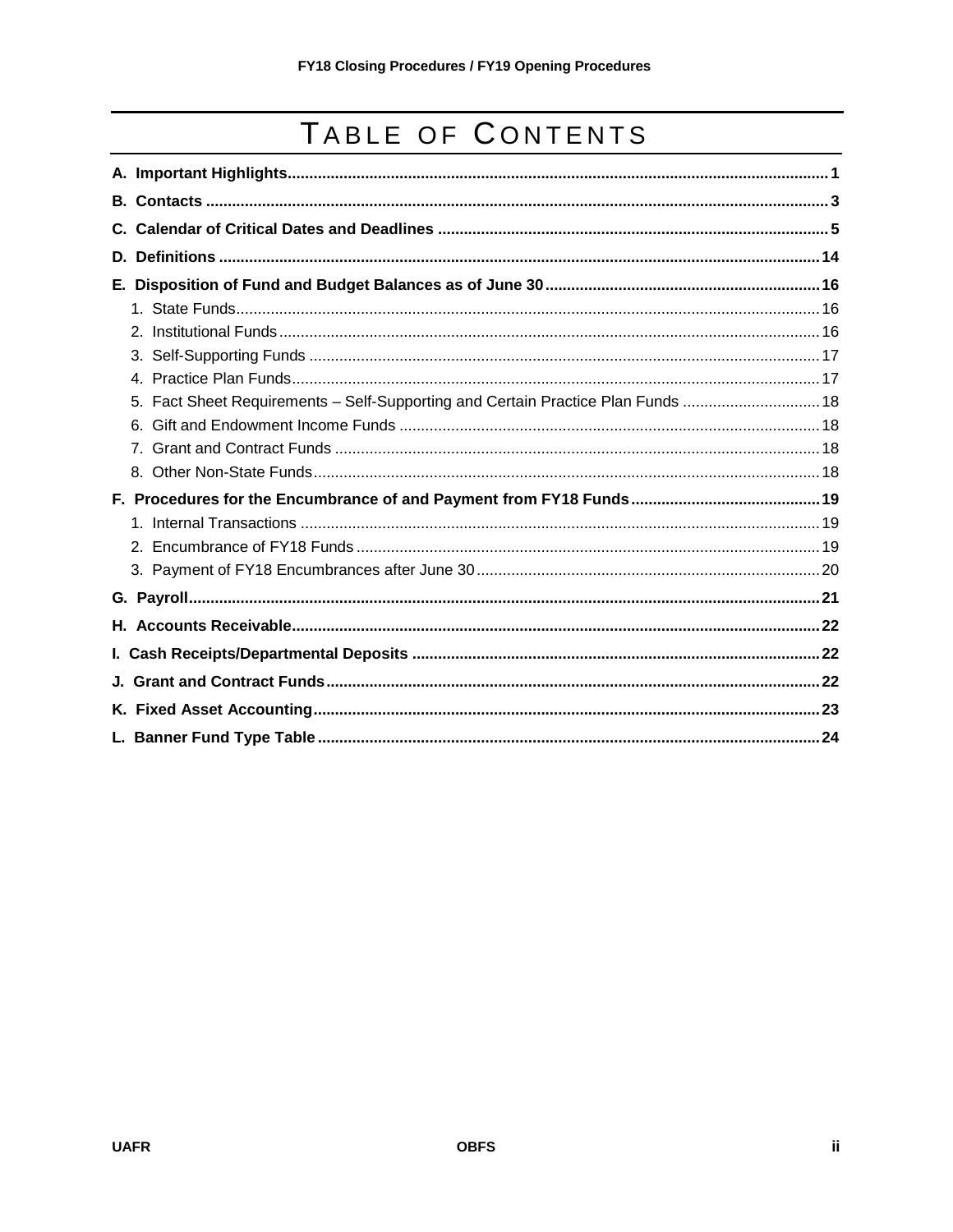# <span id="page-2-0"></span>**A. Important Highlights**

#### **Fact Sheets for self-supporting and practice plan funds**

To ensure the appropriate general ledger accrual entries are made in Banner for fiscal year-end, it is imperative that Fact Sheets are carefully completed for all self-supporting funds and DSP/NSP/OHSP practice plan funds. Please ensure the Fact Sheet contains accurate information for all activities described in Section E-5. Fact Sheet [Requirements.](#page-19-0)

#### **Closingperiods/statements**

- The University has two FY18 year-end closing periods (Period 12 and Period 14) to facilitate the recording of all FY18 transactions in the Banner general ledger. Period 12 will close on July 14, 2018; Period 14, which is restricted to certain OBFS users, will close on July 28, 2018.
- ♦ June 30 statements will be available for Period 12 and Period 14; in addition, preliminary statements that include June transactions posted through July 7, 2018, will be provided to assist with year-end review prior to the closing of Period 12.

#### **Posting journal voucher entries to the proper fiscal year**

- ♦ FY18 and FY19 will both be available for processing of transactions during the month of July. Therefore, special care must be taken to ensure entries posted in July are recorded in the proper fiscal year.
- ♦ When posting journal vouchers, the transaction date used determines which fiscal year the transaction will post. Banner journal voucher forms (FGAJVCD, FGAJVCM, and FGAJVCQ) automatically default to the current calendar date as the transaction date. **Therefore, journal vouchers entered in July will post in FY19 unless the transaction date is manually changed to a June date. For a transaction to post in FY18, you must manually change the transaction date to a June 2018 transaction date.**

#### **Rolling FY18 balances to FY19**

- ♦ On July 14, open encumbrances, requisitions and purchase orders will roll forward to FY19 and general ledger balances will roll to establish FY19 beginning balances. Transactions posted to FY18 by OBFS between July 15 and July 28 will be added to FY18 balances and automatically update FY19 beginning balances.
- ♦ Units will not be permitted to post any FY18 transactions after the close of June Period 12 (July 14).
- ♦ General ledger and accounts payable feeders for FY18 must be submitted no later than July 13. However, users are strongly encouraged to post feeders earlier to enable corrections to be made if needed.
- ♦ Remaining FY18 budget balances will roll to FY19 on July 28, 2018.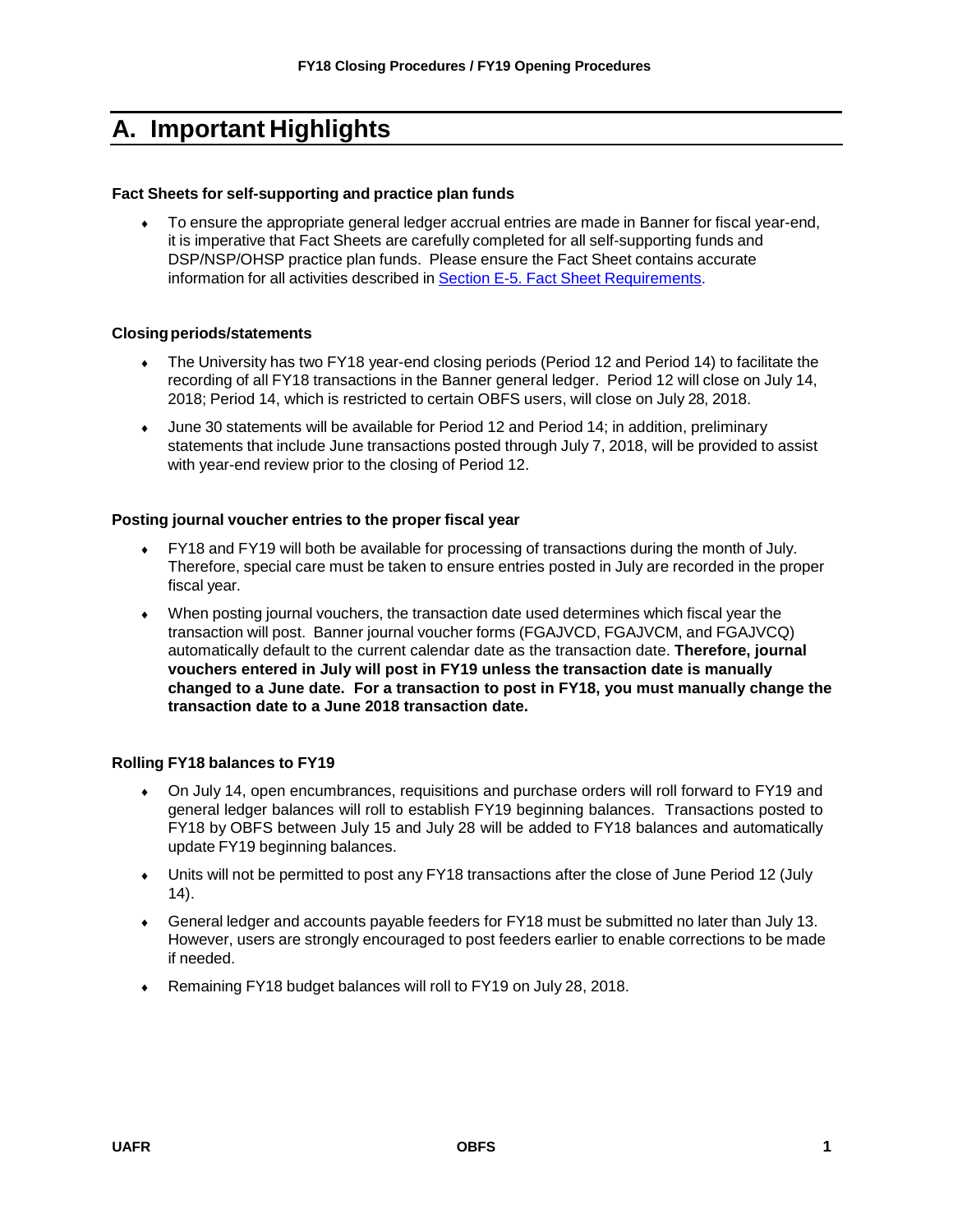### **Use of state fund codes during July and August**

- State fund codes relate to a specific appropriation year. State funds have the appropriation year as a part of the assigned Banner fund code such that the last two digits represent the appropriation year. For example, FY18 state appropriation fund codes end in 18 (such as 100018) and FY19 fund codes end in 19 (such as 100019).
- ♦ Appropriation year 2018 transactions must therefore be assigned to appropriate FY18 fund codes ending in 18 and appropriation year 2019 transactions must be assigned to appropriate FY19 fund codes ending in 19.
- ♦ Effective June 30, 2018, FY18 state fund codes in iBuy will be inactivated.
- ♦ Effective July 1, 2018, index codes and fund defaults that include FY18 state fund codes will be converted automatically to include corresponding FY19 state fund codes ending in 19. Therefore, **beginning July 1, anyone using index codes or fund defaults to record FY18 state fund entries must manually enter or change the automatically populated fund code to the FY18 fund code ending in 18**.
- ♦ Effective July 1, 2018, units with iBuy profiles that contain the FY18 state fund as a part of their default C-FOAPAL must **manually update** their iBuy profile by changing the default fund code from 100018 to 100019.
- ♦ Effective July 1, 2018, appointments (other than 9/12) paid on state funds will automatically be converted on job labor distribution records from the FY18 fund codes to the FY19 fund codes. State funded 9/12 appointments will be assigned the FY19 fund code using a June 16, 2018 effective date.
- Effective July 1, 2018, P-Card default C-FOPs on state funds will be converted automatically from the FY18 fund code to the FY19 fund code ending in 19.
- Effective July 1, 2018, FY19 state-funded project codes related to the Travel and Expense Management system (TEM) will automatically be created.
- ♦ Any unapproved P-Card transactions still on FY18 state funds at the end of Period 12 will be converted automatically from the FY18 fund code to the FY19 fund code.

#### **Use of work study fund codes**

- ♦ Effective July 1, 2018, the last two digits of the Federal Work Study funds will change from 18 to 19 to reflect the new fiscal year.
- ♦ The FY19 Federal Work Study funds are 498119 (Urbana), 498219 (Chicago), and 498419 (Springfield).
- ♦ Effective July 1, 2018, payroll appointments paid on Federal Work Study funds will be automatically converted on job labor distribution records from the FY18 to the FY19 fund code ending in 19.

# **Standard Finance Reports in FY19**

- ♦ The most recent data for Standard Finance Reports in the distribution tool My-UI-Financials, as well as the Standard Finance Reports generated via EDDIE, will display is FY18 until FY18 is closed. July (FY19) activity will not be displayed until FY18 is closed.
- ♦ Permissions set at the CFOP level with the Standard Finance Reports distribution tool My-UI-Financials will have the state funded CFOP's, as well as work study CFOP's, roll to the new year fund codes automatically on July 1.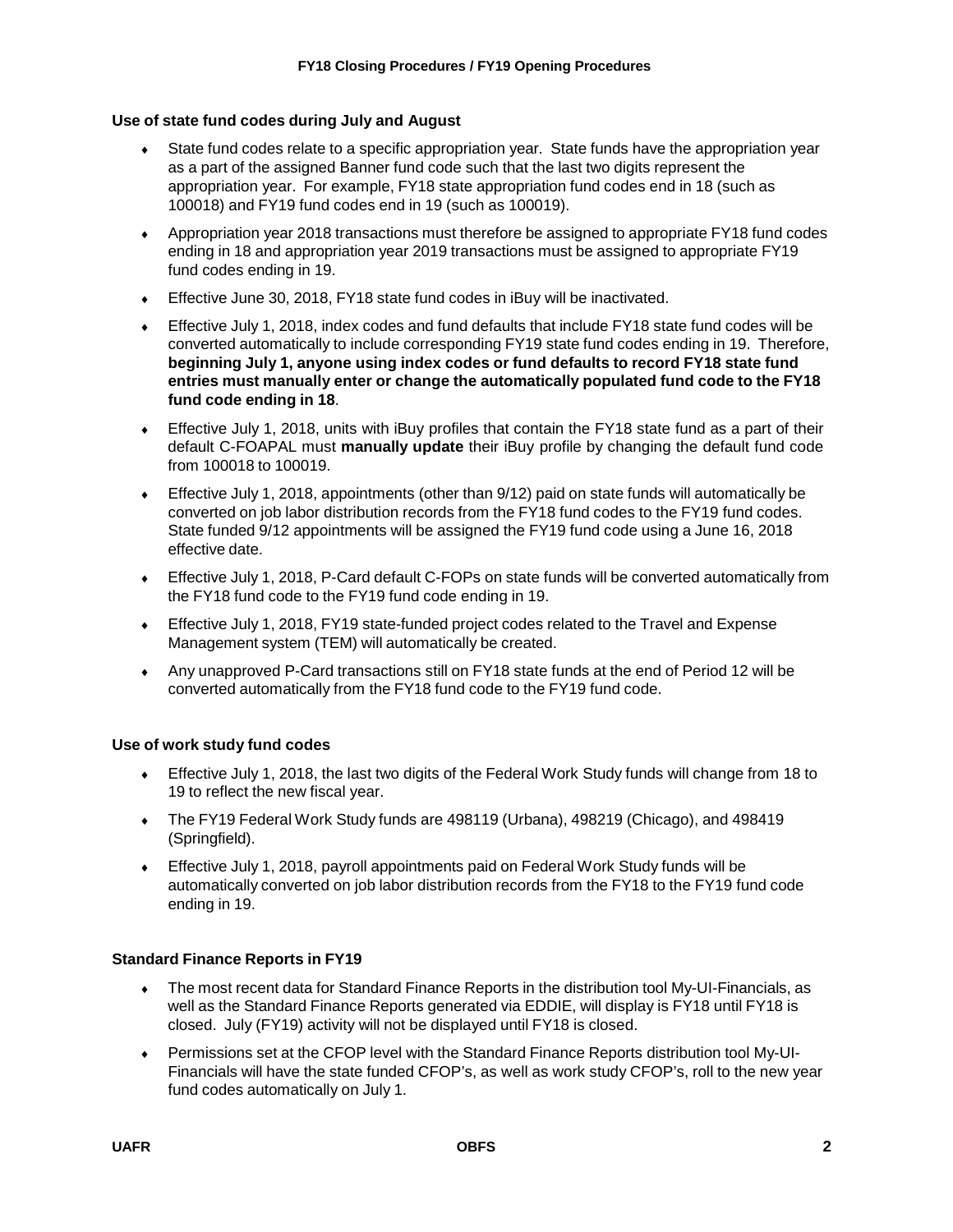# <span id="page-4-0"></span>**B. Contacts**

| <b>University Accounting and Financial Reporting (UAFR)</b>                 |                            |                        |              |
|-----------------------------------------------------------------------------|----------------------------|------------------------|--------------|
| <b>UAFR Management</b>                                                      | Janet Ford                 | jford@uillinois.edu    | 217-265-0250 |
|                                                                             | <b>Brent Rasmus</b>        | brasmus@uillinois.edu  | 217-244-7347 |
| <b>Accounting Services</b>                                                  | Kim Coventry               | bui@uillinois.edu      | 217-244-3206 |
|                                                                             | John Laroe                 | jmlaroe@uillinois.edu  | 217-333-9133 |
|                                                                             | Nicole Melander            | melander@uillinois.edu | 217-333-9138 |
|                                                                             | <b>Nick Unser</b>          | nicku@uillinois.edu    | 217-244-6676 |
| <b>Property Accounting and Reporting</b>                                    |                            |                        |              |
| <b>Equipment and Software</b>                                               | Jeff Weaver                | jweaver2@uillinois.edu | 217-244-7978 |
|                                                                             | Marti Conrad               | mdesjar2@uillinois.edu | 217-300-2159 |
| <b>Buildings and Construction</b>                                           | Aaron Rund                 | arund@uillinois.edu    | 217-300-1738 |
|                                                                             | <b>Gerald Douglass</b>     | jdougla@uillinois.edu  | 217-333-9135 |
| <b>Administrative Accounting/</b>                                           | Janet Ford                 | jford@uillinois.edu    | 217-265-0250 |
| <b>Financial Reporting</b>                                                  | Phil McCarthy              | pimccart@uillinois.edu | 217-244-0307 |
|                                                                             | <b>Courtney Englehardt</b> | hampton2@uillinois.edu | 217-244-8739 |
| <b>Budget Operations and Analysis</b>                                       |                            |                        |              |
| University of Illinois at Chicago                                           | <b>Michael Moss</b>        | mmoss2@uillinois.edu   | 312-996-0306 |
| University of Illinois at Springfield                                       | Jackie Gillock             | jbarn1@uis.edu         | 217-206-6077 |
| University of Illinois at Urbana                                            | <b>Suzanne Rinehart</b>    | srinehar@uillinois.edu | 217-333-9526 |
| <b>University of Illinois System Offices</b>                                | Janet Ford                 | jford@uillinois.edu    | 217-265-0250 |
| <b>University Student Financial Services and Cashier Operations (UFSCO)</b> |                            |                        |              |
|                                                                             |                            |                        |              |
| <b>General and Student Accounts Receivable</b>                              | Susan Cotter               | skcotter@uillinois.edu | 217-244-6022 |
| <b>Cashier Operations</b>                                                   | Deborah Rahn               | drahn@uillinois.edu    | 217-244-7450 |
|                                                                             | Joe Shroyer                | jshroyer@uillinois.edu | 217-265-4711 |
|                                                                             | James Burgdorf             | jburg3@uillinois.edu   | 217-206-6738 |
| <b>Grants and Contracts</b>                                                 |                            |                        |              |
| University of Illinois at Chicago                                           | Karen McCormack            | krnmccor@uillinois.edu | 312-996-0624 |
|                                                                             | Mee Mee Lee-Choi           | meemlee@uillinois.edu  | 312-996-5961 |
| University of Illinois at Springfield                                       | Rebecca Jones              | rjone1@uis.edu         | 217-206-7849 |
| University of Illinois at Urbana                                            | Linda Gregory              | lagregry@uillinois.edu | 217-333-4881 |
|                                                                             | Jayne Goby                 | goby@uillinois.edu     | 217-244-4759 |
|                                                                             | Amy Roessler               | aroessle@uillinois.edu | 217-244-8114 |
| <b>University Payroll and Benefits (UPB)</b>                                |                            |                        |              |
| <b>UPB Management</b>                                                       | Kassaundra Hester          | khester@uillinois.edu  | 312-585-9137 |
|                                                                             | Larry Hanyzweski           | Ihanyzew@uillinois.edu | 312-585-9138 |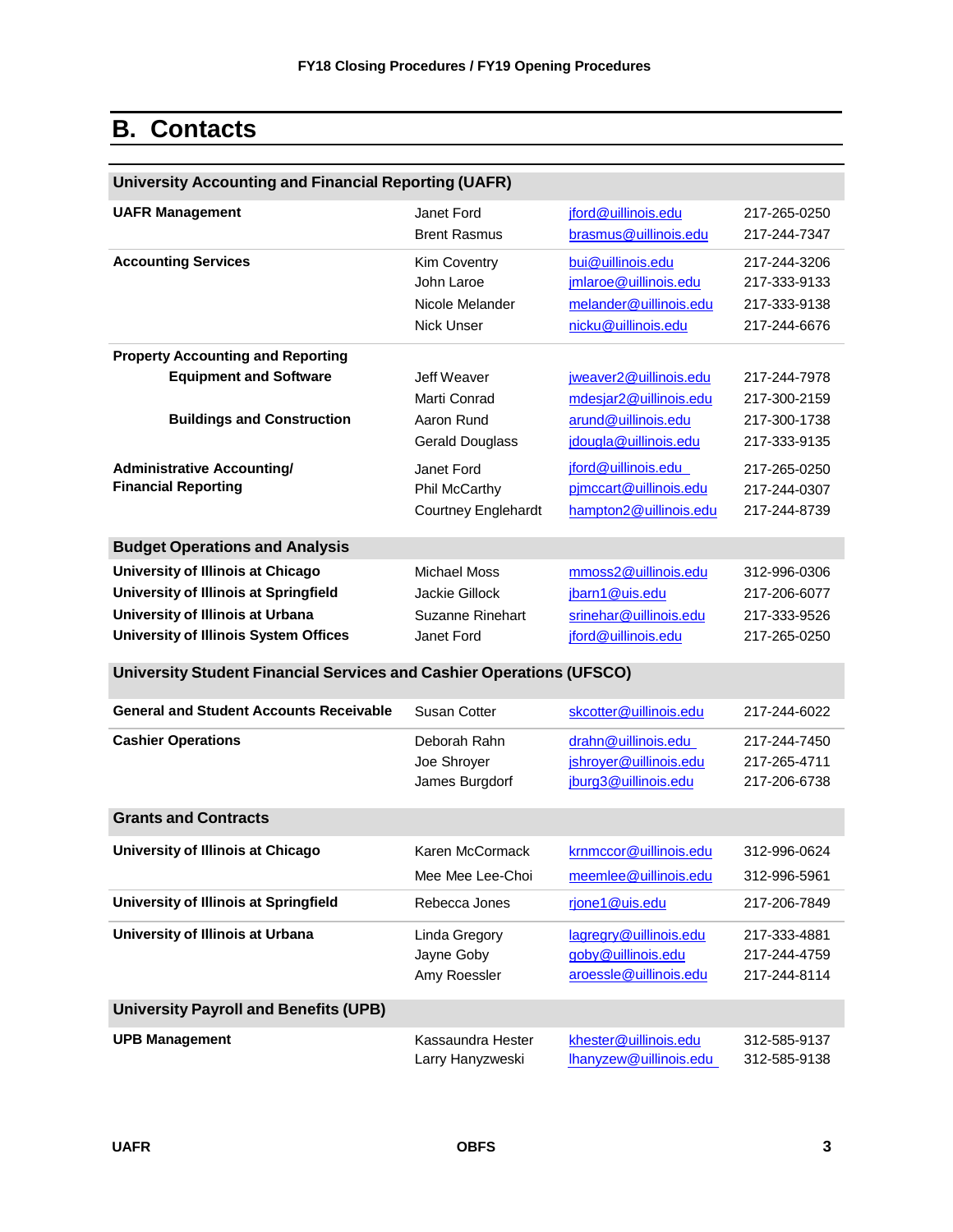| <b>Purchasing</b>                     |                    |                        |              |
|---------------------------------------|--------------------|------------------------|--------------|
| University of Illinois at Chicago     | Debra Matlock      | mdecra@uillinois.edu   | 312-996-7084 |
|                                       | Aaron Rosenthal    | aaronr1@uillinois.edu  | 312-996-8074 |
|                                       | <b>Ruth Rios</b>   | rriosr@uillinois.edu   | 312-996-7074 |
| University of Illinois at Springfield | Jill Menezes       | jmene1@uillinois.edu   | 217-206-6651 |
| University of Illinois at Urbana      | <b>Brad Henson</b> | bhenson4@uillinois.edu | 217-300-2459 |
|                                       | Justin Johnston    | jjustin@uillinois.edu  | 217-333-6261 |
| <b>University Payables (UPAY)</b>     |                    |                        |              |
| <b>UPAY Management</b>                | Jim Martinie       | martini1@uillinois.edu | 217-333-0780 |
| <b>Support Service</b>                | Darren Strater     | dstrater@uillinois.edu | 217-244-3139 |
| <b>Payment Operations</b>             | Susie Baker        | susbaker@uillinois.edu | 217-333-6401 |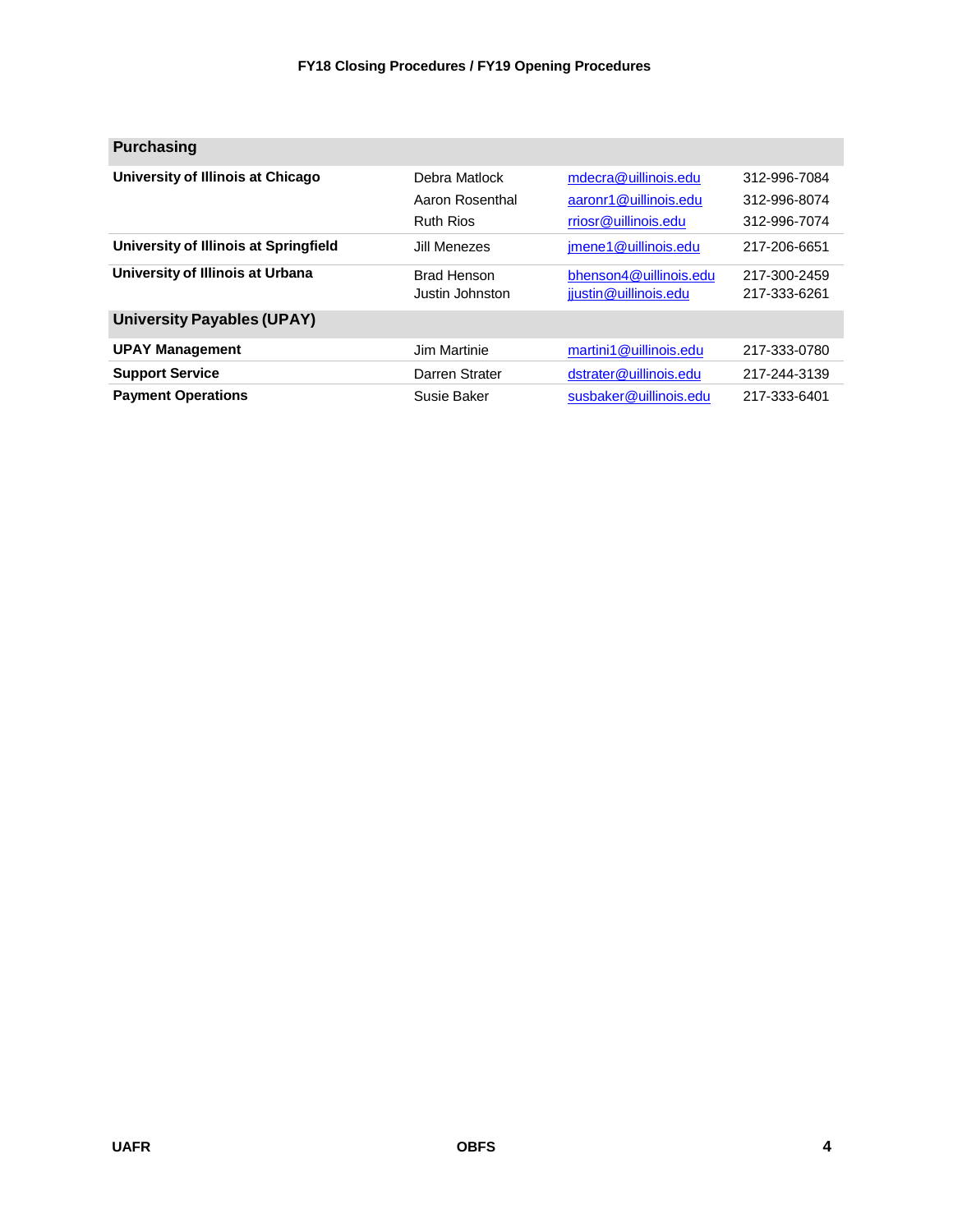# <span id="page-6-0"></span>**C. Calendar of Critical Dates & Deadlines**

**Note: Critical datesrelated to Purchasing are included in Section F: Proceduresfor [the Encumbrance](#page-20-1) of and [Payment](#page-20-1) from FY18 Funds.**

# **May 11, 2018**

# **Purchasing**

All requests to increase FY18 purchase order encumbrances must be transmitted to Purchasing by 5:00 p.m. Journal vouchers cannot be used to adjust purchase order encumbrances. Also refer to University Payables-State Funded Orders under August 17, 2018.

# **May 18, 2018**

# **Sponsored Programs Administration**

Clear overdrafts in sponsored project funds (400000 through 599999), unless the project will be continued with additional funds as documented on an approved Request for Anticipation Fund (Form GC70) or prior arrangements have been made with the Sponsored Programs Administration.

# **May 30, 2018**

# **Year End Opening/Closing Procedures Webinar**

[Register](https://training.obfs.uillinois.edu/index.cfm?campus=w) for this webinar or go to the OBFS Training Center.

# **June 1, 2018**

# **Purchasing-State Fund Orders**

All state fund orders must be approved and posted to Banner to ensure FY18 state funding. Allow time for requisitions to pass through iBuy departmental approval queues. Departments should follow up on all orders to ensure the department executes approvals in time to permit posting the orders in Banner.

# **Inactive Funds**

Departments zero out all inactive funds and submit requests for their termination to [CFOAPALMAINTENANCE@uillinois.edu.](mailto:CFOAPALMAINTENANCE@uillinois.edu) Balances in **inactive** funds should not be carried forward unnecessarily into the next fiscal year.

# **June 5, 2018**

# **Fact Sheet Webinar**

[Register](https://training.obfs.uillinois.edu/index.cfm?campus=w) for this webinar or go to the OBFS Training Center.

# **June 11, 2018**

# **Year End Opening/Closing Procedures Webinar**

[Register](https://training.obfs.uillinois.edu/index.cfm?campus=w) for this webinar or go to the OBFS Training Center.

# **June 13, 2018**

#### **Gift Funds**

Submit form for returning gift funds (fund type 4M) by 5:00 p.m. from Banner to the UI Foundation for reinvestment into a UIF endowment or quasi-endowment. The form is available at <https://online.uif.uillinois.edu/infocenter/Sec11-8TransferBANNERmoney.pdf> UIF must review and approve form before transfer can be made.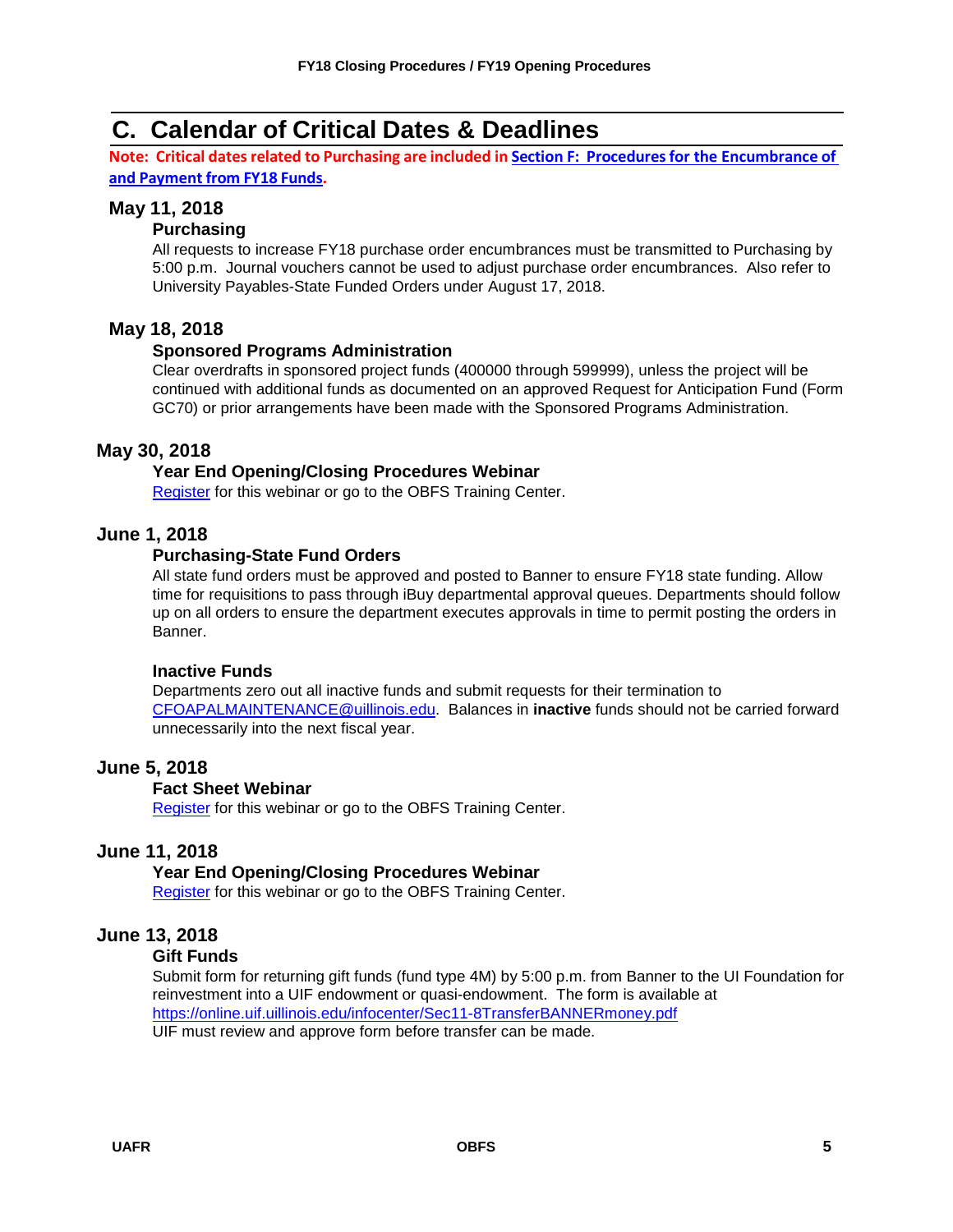#### **FY18 Closing Procedures / FY19 Opening Procedures**

# **June 15, 2018**

# **CFOAPAL Termination**

Last day to submit CFOAPAL termination requests t[o CFOAPALMAINTENANCE@uillinois.edu](mailto:CFOAPALMAINTENANCE@uillinois.edu) for FY18. Requests received after June 15<sup>th</sup> will be processed in August after the fiscal year end closure is completed.

# **June 16, 2018**

# **State Funds**

Conversion of state fund code FY18 to FY19 for state funded 9/12 payroll jobs with a June 16, 2018 effective date.

# **June 19, 2018**

# **University Payroll & Benefits**

Prior period pay adjustments submitted by 12:00 p.m. will be paid on Friday, June 22, 2018.

BW13 payroll calculation will run in the evening. Department approvers must complete payroll approvals by 12:00 p.m. Superusers complete payroll time entry and approvals by 5:00 p.m. Current pay period adjustments must be submitted through PARIS by 10:00 a.m. on June 20, 2018.

# **June 21, 2018**

# **Accounts Receivable**

Submit accounts receivable (SAR & GAR) feeders for FY18 by 5:00 p.m. to allow departments to clear rejected transactions by June 30, 2018.

# **June 22, 2018**

# **Quasi-Endowment Funds**

Request reinvestment of accumulated University endowment income fund cash balances to quasiendowment funds to UAFR-Administrative Accounting.

# **June 25, 2018**

# **Campus Store Orders**

Submit orders to Campus Stores for equipment and supplies, including purchases made through GAR. These orders must be submitted by 5:00 p.m. in order to be charged to FY18 funds.

# **June 26, 2018**

# **University Payroll & Benefits**

Prior period pay adjustments submitted by 12:00 p.m. will be paid on Friday, June 29, 2018.

# **June 29, 2018**

# **Accounts Receivable**

Submit Banner Accounts Receivable (SAR & GAR) manual charges and credits for FY18 by 5:00 p.m. Online Accounts Receivable charges and credits submitted after deadline will be posted in FY19.

# **Cashier Operations**

Submit cash receipts, deposits, and payments for student accounts received on or before June 29 to OBFS Cashier Operations by 2:00 p.m. to ensure processing in FY18.

# **University Payroll & Benefits**

Prior period pay adjustments submitted by 5:00 p.m. will be paid on Friday, July 6, 2018.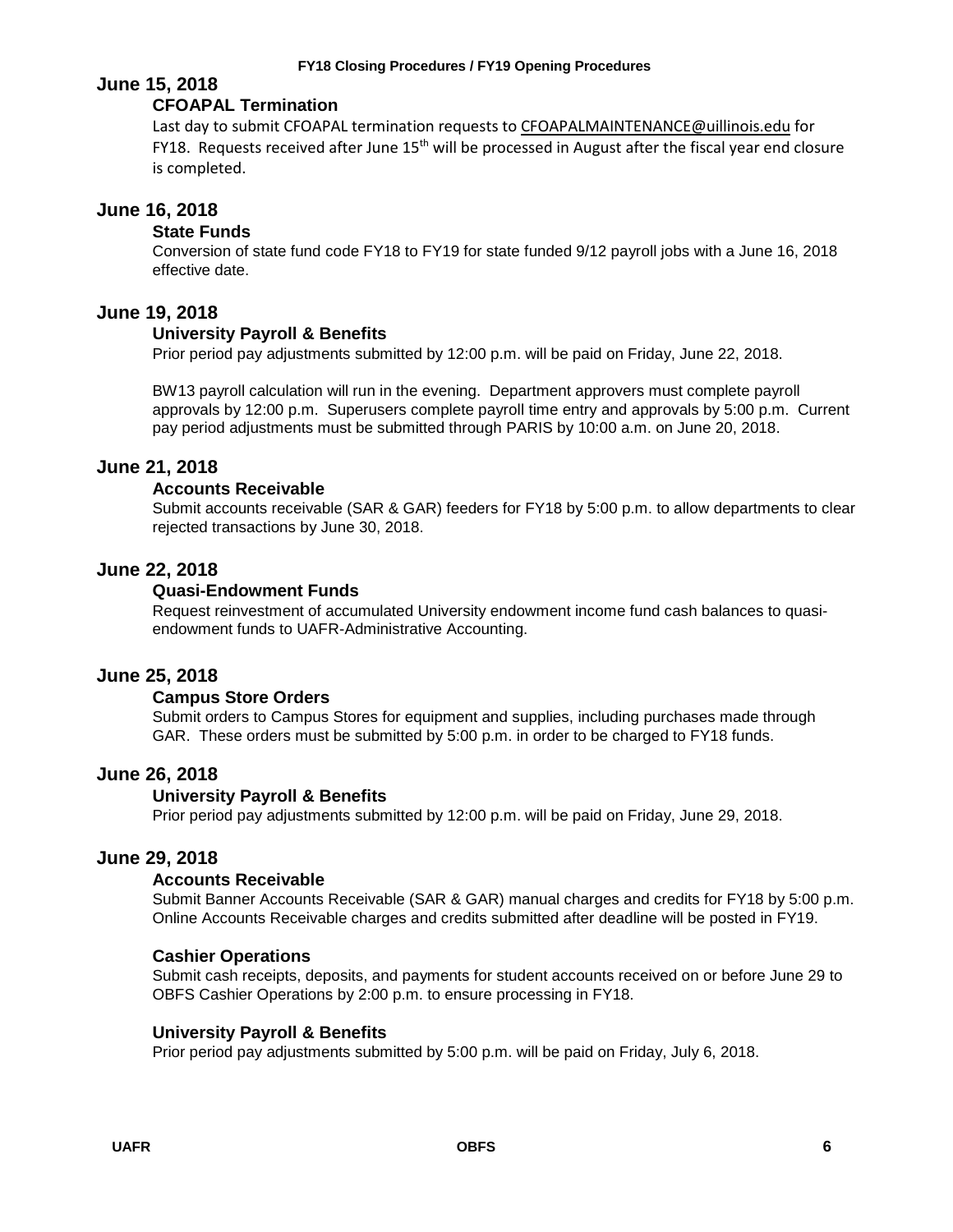# **June 30, 2018**

# **Last Day of FY18**

Refer to critical dates in July 2018 for processing, adjusting, and closing entries for the final June 2018 Banner financial record.

### **Gift and Endowment Income Funds**

Departments must clear all overdrafts in gift and endowment funds.

### **University Payables**

Last swipe date for FY18 transactions. All T-Card transactions with a swipe date of June 30, 2018 or earlier and which are reconciled by July 5, 2018 will be charged to FY18. T-Card transactions, regardless of the swipe date, reconciled after July 5, 2018 will be charged to FY19.

# **Purchasing**

All requisitions (Banner and iBuy) remaining on FY18 state funds will be canceled.

Contracts executed after June 30, 2018 will be charged to FY19 funds.

FY18 state fund 100018 will be inactivated in iBuy. All FY18 state fund orders should be approved and removed from iBuy department approval requests.

# **July 1, 2018**

### **First Day of FY19**

### **Federal Work Study**

The last two digits of the Federal Work Study funds will change from 18 to 19 to reflect the new fiscal year.

Federal Work Study funds reported on job labor distribution records will be converted automatically to the FY19 funds ending in 19.

# **Financial Reports**

Financial data in My-UI-Financials and EDDIE will display FY18 until FY18 is closed. July (FY19) activity will not be displayed until FY18 is closed.

Permissions set at the CFOP level in My-UI-Financials will have the state funded and work study CFOP's rolled to the new year fund codes automatically on July 1.

#### **Journal Vouchers**

Manually change Banner transactions to a June date for journal vouchers that should post in FY18. Banner will default transaction dates to July. Failure to manually modify the date will result in posting the transaction in FY19.

# **iBuy**

FY19 state fund code 100019 activated in iBuy. iBuy user personal profiles that include FY18 state fund code as part of their default C-FOAPAL setting must be manually updated to change the default code from 100018 to 100019.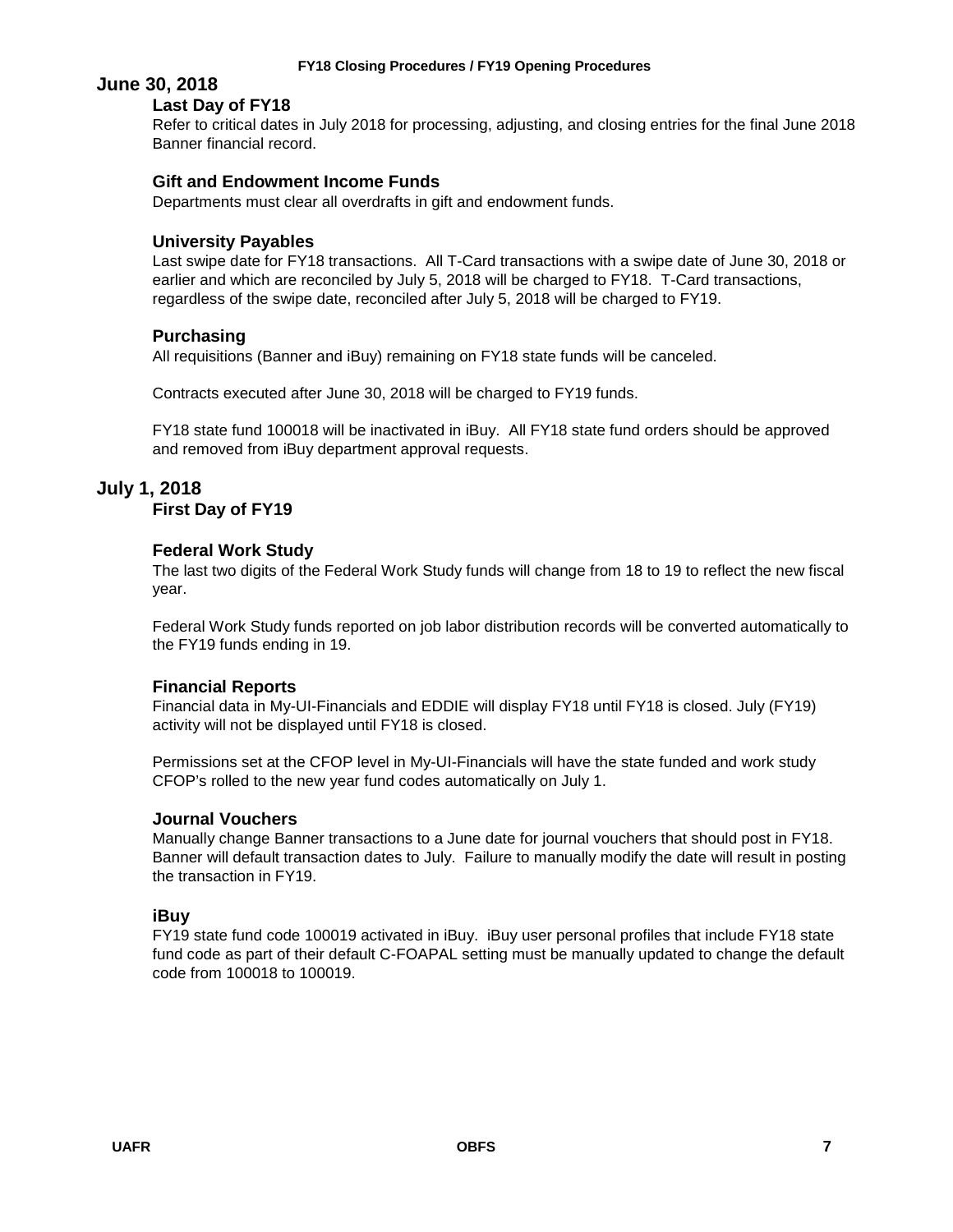#### **FY18 Closing Procedures / FY19 Opening Procedures**

# **July 1, 2018 (continued) State Funds**

Beginning of lapse period (refer to [Section D. Definitions\)](#page-15-0).

Manually change the automatically populated fund code from 100019 to 100018 for state fund transactions relying on index codes to post to the appropriation year of 2018 state fund transactions. State fund codes are specific to the fiscal year; FY18 state fund codes end in 18 (such as 100018) and FY19 state fund codes end in 19 (such as 100019). All index codes that include a FY18 state fund code will be automatically changed to the related FY19 state fund code.

State funded payroll appointments (excluding state funded 9/12 appointments) will be converted automatically on job labor distribution records to the FY19 state fund code ending in 19.

# **Labor Encumbrances**

Labor encumbrance process disabled until July 16. As a result, users will not see FY19 labor encumbrances post in Banner until after July 16.

# **P-Card**

P-Card default C-FOP codes that include a FY18 state fund code will be automatically converted to FY19 state fund code ending in 19. The coding for P-Card purchases involving state funds needs to be reviewed carefully during June and July. Purchases made in June must use fund code 100018 and purchases in July must use fund code 100019.

# **Travel and Expense Management System**

Travel and Expense Management system (TEM) project codes that include a FY18 state fund will be copied and new project codes created to reflect the FY19 state fund code ending in 19. TEM documents (including T-Card) involving state funds need to be reviewed carefully during June and July. Travel/purchases made in June must use fund code 100018 and travel/purchases in July must use fund code 100019.

# **July 2, 2018**

# **University Payroll & Benefits**

BW14 payroll calculation will run in the evening. Department approvers must complete payroll approvals by 12:00 p.m. Superusers complete payroll time entry and approvals by 5:00 p.m. Current pay period adjustments must be submitted through PARIS by 10:00 a.m. on July 3, 2018.

# **University Property Accounting and Reporting**

Report fabricated equipment completed as of June to UAFR - University Property Accounting and Reporting.

Assign proper entity code to equipment as applicable. Equipment used directly in the operation of a specific self-supporting fund's activity needs to have that self-supporting fund's same exact entity code assigned (refer to [Section D. Definitions\)](#page-15-0).

# **July 5, 2018**

# **Labor Redistributions**

Labor redistributions of FY18 payroll charges must use a June transaction date and be approved (the labor redistribution must be at disposition 60) in Banner by 5:00 p.m. to appear on the June preliminary statements.

# **University Payroll & Benefits**

MN7 payroll calculation will begin this evening. Current pay period adjustments must be submitted through PARIS by 10:00 a.m. on July 6, 2018.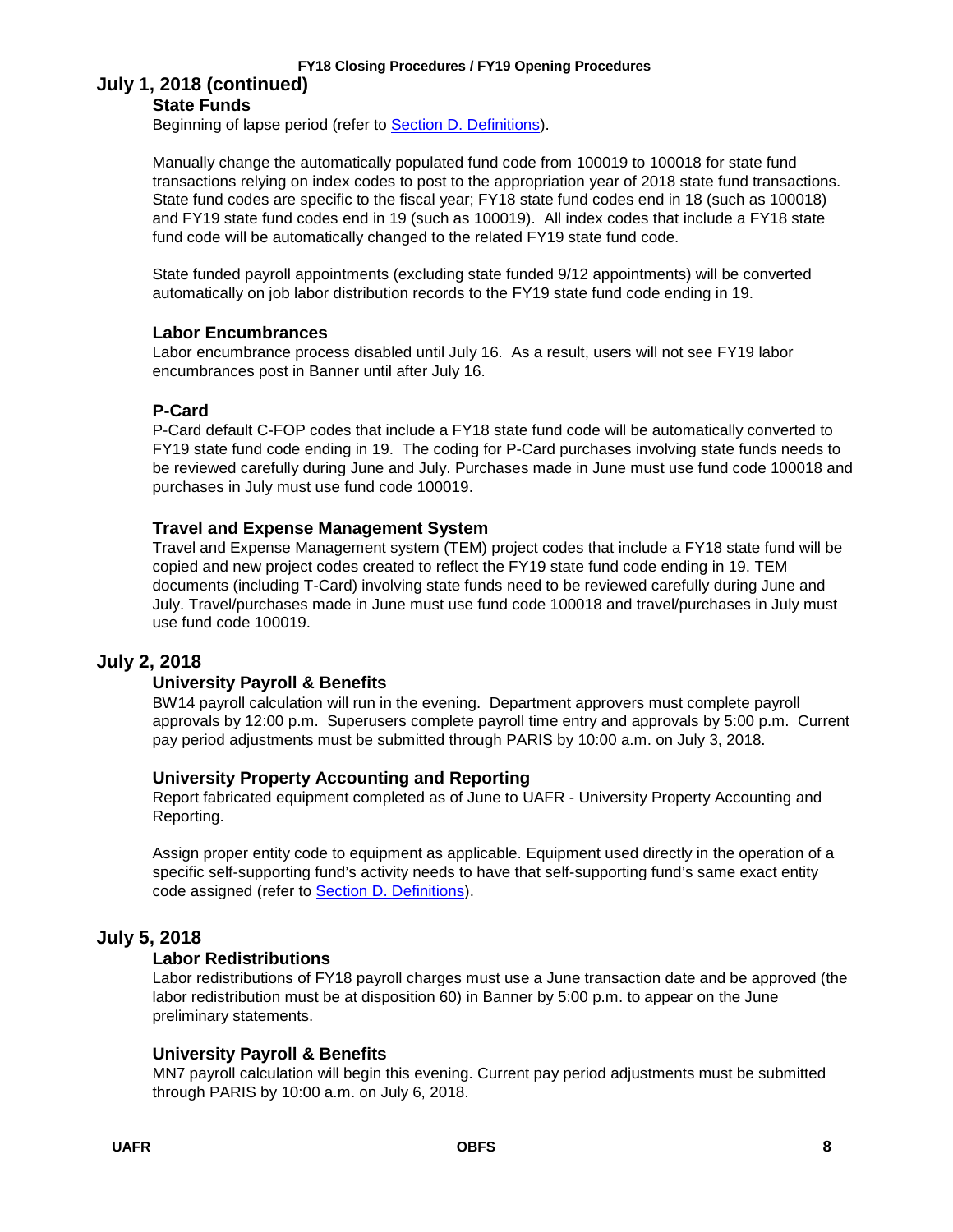# **July 5, 2018 (continued)**

# **University Property Accounting and Reporting**

Report construction completed as of June 30 to UAFR-University Property Accounting and Reporting.

# **T-Card**

Reconcile and approve all T-Card transactions with a transaction date of June 30, 2018, or earlier, by 5:00 p.m. in order to post to FY18.

# **Travel and Expense Management System**

Submit all FY18 purchase order related invoices and other invoices which are not appropriate to process via TEM, regardless of funding source, to University Payables by 5:00 p.m. in order to post in FY18 via the Banner A/P system.

All travel and other reimbursement expense reports for travel or purchases made prior to July 1, regardless of funding source, must be departmentally approved in TEM in order to post in FY18.

# **July 6, 2018**

# **University Property Accounting and Reporting**

Submit retainage fees and payables on construction contracts to UAFR – University Property Accounting and Reporting for posting in FY18.

# **July 7, 2018**

# **Preliminary Financial Statements**

Cut off to post transactions that will appear on June preliminary statements.

# **Labor Encumbrances**

FY18 labor encumbrances will be liquidated. Users should be aware of this event when monitoring their departmental budget balances available (BBAs) during the FY18 closing process and carefully monitor their BBAs during this time period.

NOTE: The multi-year labor encumbrances representing salary and fringe charges to be incurred in future fiscal years on grant and federal agriculture funds will **not** be liquidated.

# **July 9, 2018**

# **Preliminary Financial Statements**

Banner statements for June transactions posted through July 7, 2018, will be available in Mobius View (formerly View Direct). These statements will include payroll charges for Monthly Pay Event 07 (MN7) and Biweekly Pay Event 14 (BW14). Users should be aware of this situation when analyzing their preliminary statements.

# **Non-Monetary Exchange Transactions**

Submit non-monetary exchange transactions for FY18 to UAFR – University Accounting Services Division by 5:00 p.m. using the "Report of Non-monetary Exchanges" form as described in the OBFS Policies and Procedures:

<https://www.obfs.uillinois.edu/common/pages/DisplayFile.aspx?itemId=94671> Also refer to [OBFS Policies & Procedures Section 13.](https://www.obfs.uillinois.edu/bfpp/section-13-accounting/non-monetary-exchange-faqs)

# **July 10, 2018**

# **Fact Sheet Webinar**

[Register](https://training.obfs.uillinois.edu/index.cfm?campus=w) for this webinar or go to the OBFS Training Center.

# **University Payroll & Benefits**

Prior period pay adjustments submitted by 12:00 p.m. will be paid on Friday, July 13, 2018.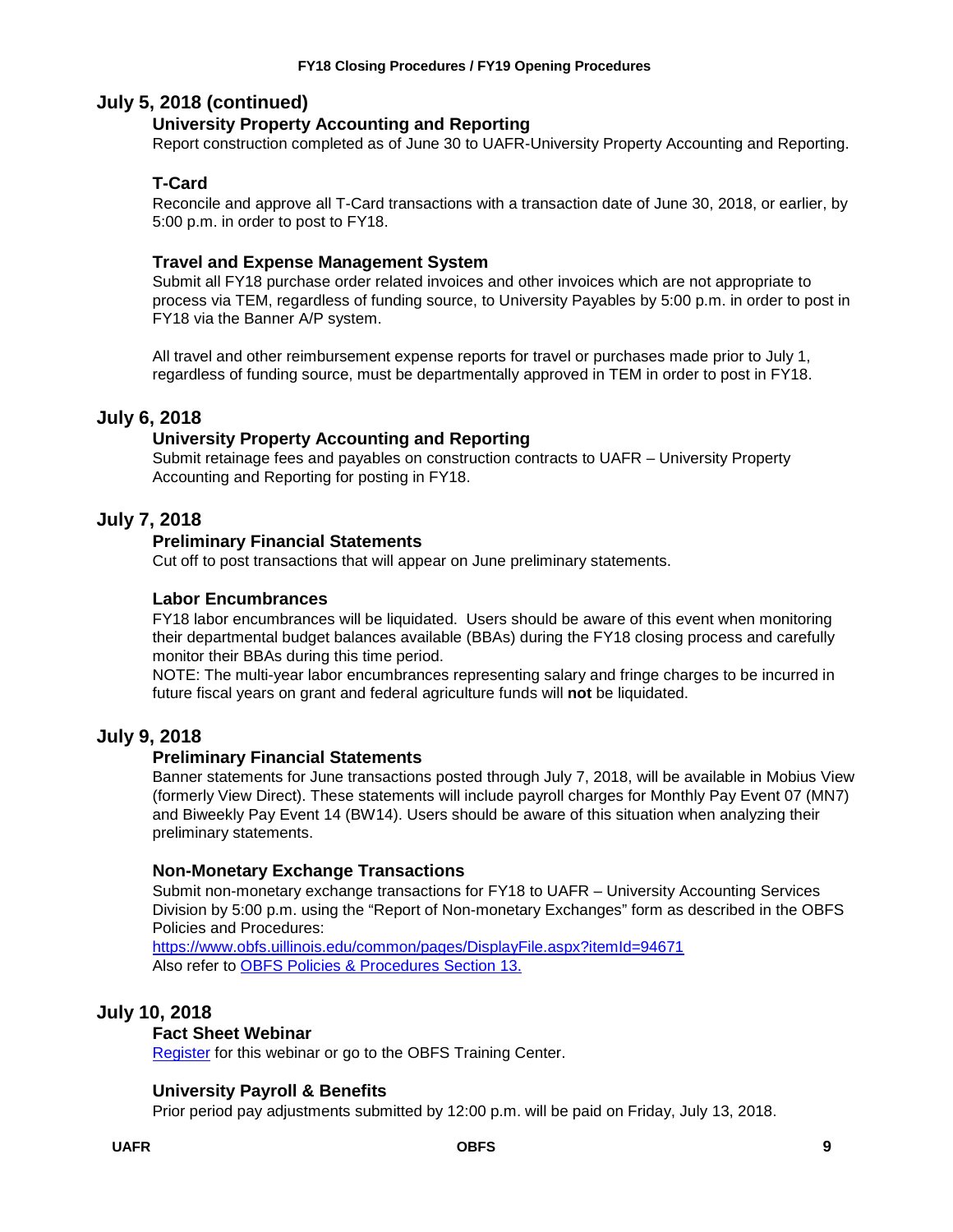# **July 12, 2018**

# **Labor Redistributions**

Last day to process FY18 labor redistributions. Labor redistributions of FY18 payroll charges, excluding 2018 MN7, must use a June transaction date and be approved (the labor redistribution should be at disposition 60) in Banner by 5:00 p.m. to appear on the June Period 12 statements.

Labor redistributions involving 2018 MN7 must be entered and approved (the labor redistribution should be at disposition 60) in Banner by 5:00 p.m. to appear on the June Period 12 statements**; however, special instructions apply to enter the transaction date correctly (refer to [Section G.](#page-22-0)  [Payroll\)](#page-22-0).**

# **July 13, 2018**

# **Budget**

Requests for budget transfers to appear on Period 12 statements must be submitted to all university budget offices.

# **FABweb**

Equipment acquired with FY18 funds must have associated acquisition attributes entered into FABweb and submitted to UAFR – University Property Accounting and Reporting by 5:00 p.m.

# **Journal Vouchers and Feeders**

Last day to process general ledger and accounts payable feeder system transactions into FY18. Users are strongly encouraged to process earlier if possible.

Last day to process adjustments to encumbrances in FY18. After encumbrances roll into FY19, Banner does not allow users to adjust these rolled encumbrances in FY18.

All FY18 journal vouchers must be entered into Banner by 5:00 p.m. After 5:00 p.m., users will not be able to complete the journal vouchers due to Banner year-end security.

All FY18 transactions routed to approval queues, including general ledger and accounts payable transactions, must be approved by 5:00 p.m. to appear on FY18 statements.

All FY18 journal vouchers using capital asset (equipment/construction) account codes must be submitted to Banner by 5:00 p.m. Any subsequent transactions using these codes must be reviewed with UAFR – University Property Accounting and Reporting.

# **Petty Cash**

Post FY18 general encumbrances for petty cash and travel expenditures incurred but not reimbursed by 5:00 p.m. When possible, vouchers to reimburse these expenditures should be processed instead of recording encumbrances.

# **Sponsored Projects**

Process FY18 expenditures for State of Illinois sponsored projects (funds 560000 through 599999) that require June 30 billings and reports by 5:00 p.m.

# **P-Card**

All P-Card transactions with a transaction (swipe) date of June 30, 2018, or earlier, and which are reconciled by the University by July 13, 2018, will be charged to FY18. P-Card transactions, regardless of the transaction date, reconciled after July 13, 2018, will be charged to FY19. Any departmentally unapproved P-Card transactions using a FY18 state fund code will have the fund code changed automatically to the FY19 state fund code ending in 19.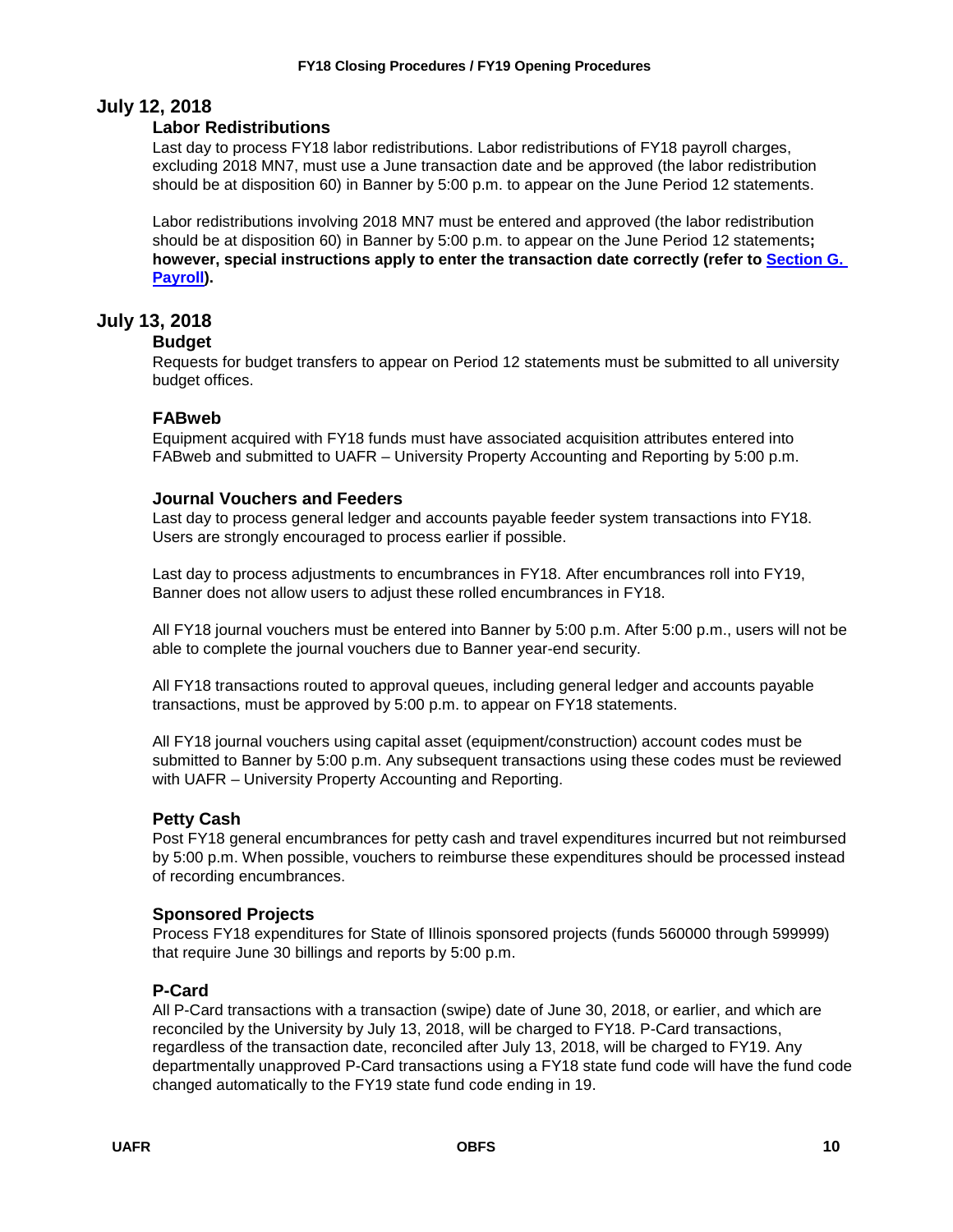#### **FY18 Closing Procedures / FY19 Opening Procedures**

# **July 14, 2018**

# **June Period 12 FY18 is closed in Banner**

General ledger balances, encumbrances, and reservations will roll to FY19.

# **July 16, 2018**

# **Fact Sheet Open Lab - Urbana-Champaign**

111 East Green Street, Lab 11, Champaign [Register](https://www.obfs.uillinois.edu/cms/One.aspx?portalId=77176&pageId=1229715) for this open lab or go to the OBFS Training Center.

# **Financial Statements**

June Period 12 statements are available in My-UI-Financials, EDDIE, and Mobius View (formerly View Direct). This will include payroll accruals (FY18 portion of payroll paid in July) for Biweekly 14 (BW14) and Monthly 07 (MN7).

# **Labor Encumbrances**

FY19 labor encumbrance process activated.

# **July 17, 2018**

# **Fact Sheet Open Lab - Springfield**

Business Services Building (BSB) Lab 108 [Register](https://www.obfs.uillinois.edu/cms/One.aspx?portalId=77176&pageId=1229721) for this open lab or go to the OBFS Training Center.

# **University Payroll & Benefits**

Prior period pay adjustments submitted by 12:00 p.m. will be paid on Friday, July 20, 2018.

BW15 payroll calculation will run this evening. Departmental approvers must complete payroll approvals by noon. Superusers must complete payroll time entry and approvals by 5:00 p.m. Current pay period adjustments must be submitted through PARIS by 10:00 a.m. on July 18, 2018.

# **July 18, 2018**

# **Fact Sheets Due**

Submit Fact Sheets for all self-supporting and certain practice plan funds by 5:00 p.m. using the FY18 Year End Fact Sheet submission tool. The submission tool and other related resources may be accessed through the link below:

<https://www.obfs.uillinois.edu/accounting-financial-reporting/year-end-procedures/fact-sheets>

# **Fact Sheet Open Lab - Chicago**

Marshfield Building, 809 South Marshfield Avenue, Lab 723 [Register](https://www.obfs.uillinois.edu/cms/One.aspx?portalId=77176&pageId=1229728) for this open lab or go to the OBFS Training Center.

# **Study Abroad Exchange Program**

Submit "Report of Incoming/Outgoing Students" as of June 30, 2018, to the Study Abroad office by 5:00 p.m. The form (with contact information) is available at the following link: <https://www.obfs.uillinois.edu/common/pages/DisplayFile.aspx?itemId=94757>

# **University Property Accounting and Reporting**

Report completed software development projects to UAFR- University Property Accounting and Reporting.

Report equipment received as of June 30 but not paid to UAFR – University Property Accounting and Reporting.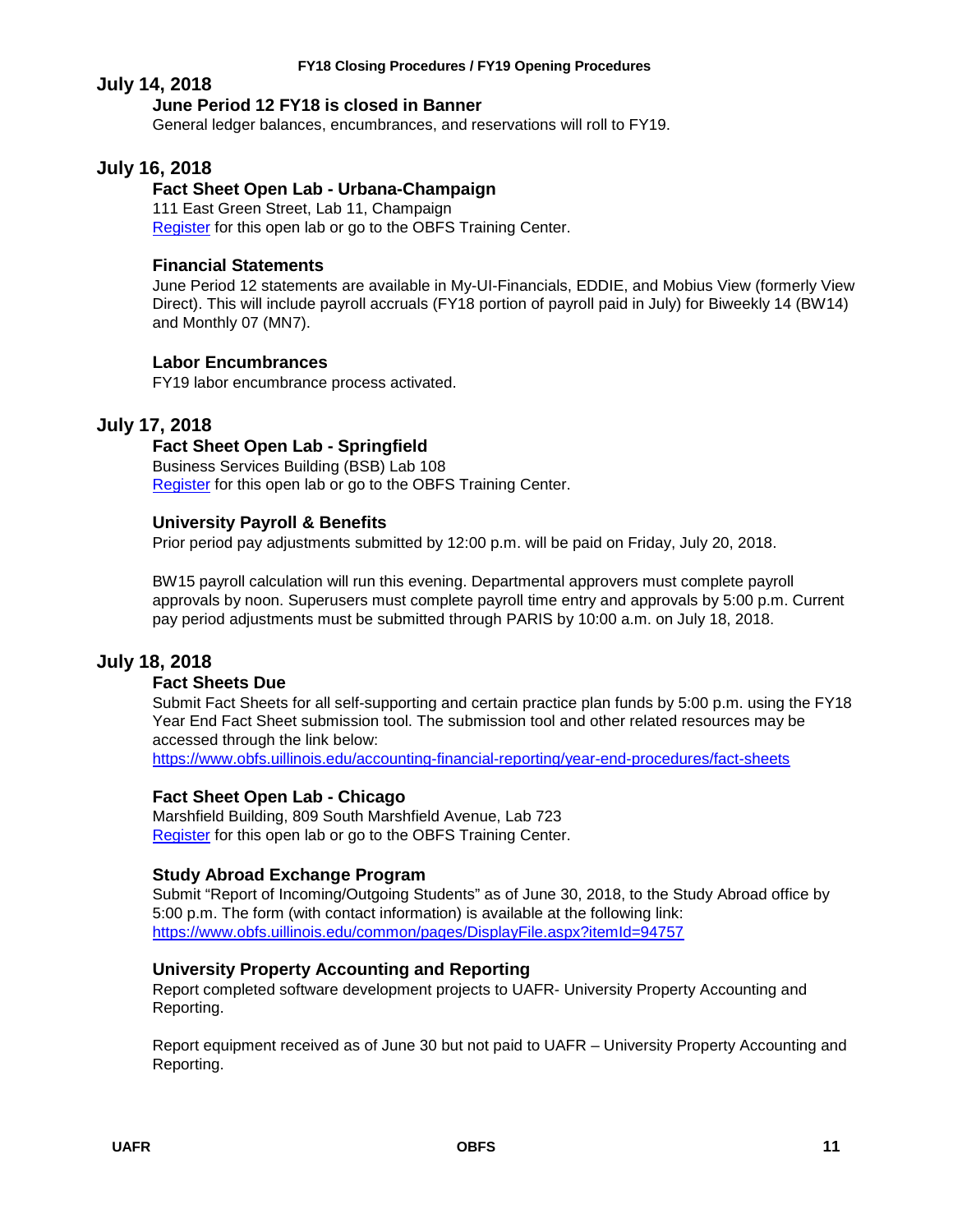# **July 25, 2018**

# **Budget**

Submit requests for budget transfers and exchanges involving state or institutional funds to the respective university Budget Office.

# **July 28, 2018**

# **June Period 14 FY18 is closed in Banner**

June Period 14 will be closed after Banner processing has completed. Where applicable, operating ledger budget balances will roll to FY19.

# **July 30, 2018**

# **My-UI-Financials Financial Data**

Month to date July (FY19) financial data available will be available in the Standard Financials Reports distribution tool My-UI-Financials.

# **August 1, 2018**

### **Financial Statements**

June Period 14 statements available in My-UI-Financials, EDDIE, and Mobius View (formerly View Direct). The FY19 beginning balances are static after the Period 14 closing.

### **University Payables**

Submit invoices and miscellaneous vouchers to be funded by FY18 state funds, for goods or services contracted for in FY18, but received or rendered after June 30, 2018, to University Payables or enter and approve in the TEM system (if appropriate).

# **August 7, 2018**

### **July Period 01 FY19 is closed in Banner**

July Period 01 FY19 will be closed after Banner nightly processes are completed.

# **August 9, 2018**

#### **Financials Statements**

July Period 01 FY19 statements available in My-UI-Financials, EDDIE, and Mobius View (formerly View Direct).

# **August 17, 2018**

#### **University Payables-State Funded Orders**

Cut off to complete in Banner receiving reports required for state-funded FY18 purchase orders where the goods are received after June 30 in Banner by 5:00 p.m. in order to post during the lapse period.

# **August 24, 2018**

### **State Funds**

Approve appropriation year 2018 state-funded transactions, including general ledger and Accounts payable transactions, by 5:00 p.m. for posting to occur during the lapse period.

No transactions will be allowed on the FY18 state fund code 100018 once August Period 02 is closed. Users should carefully monitor their lapse period transactions and spending in order to make any necessary corrections before the month of August is closed on Sept 6.

# **August 31, 2018**

#### **State Funds**

The end of the state appropriations lapse period. All FY18 state fund codes, including 100018, will be terminated in Banner. After the month of August is closed, no more transactions will be allowed on FY18 state funds.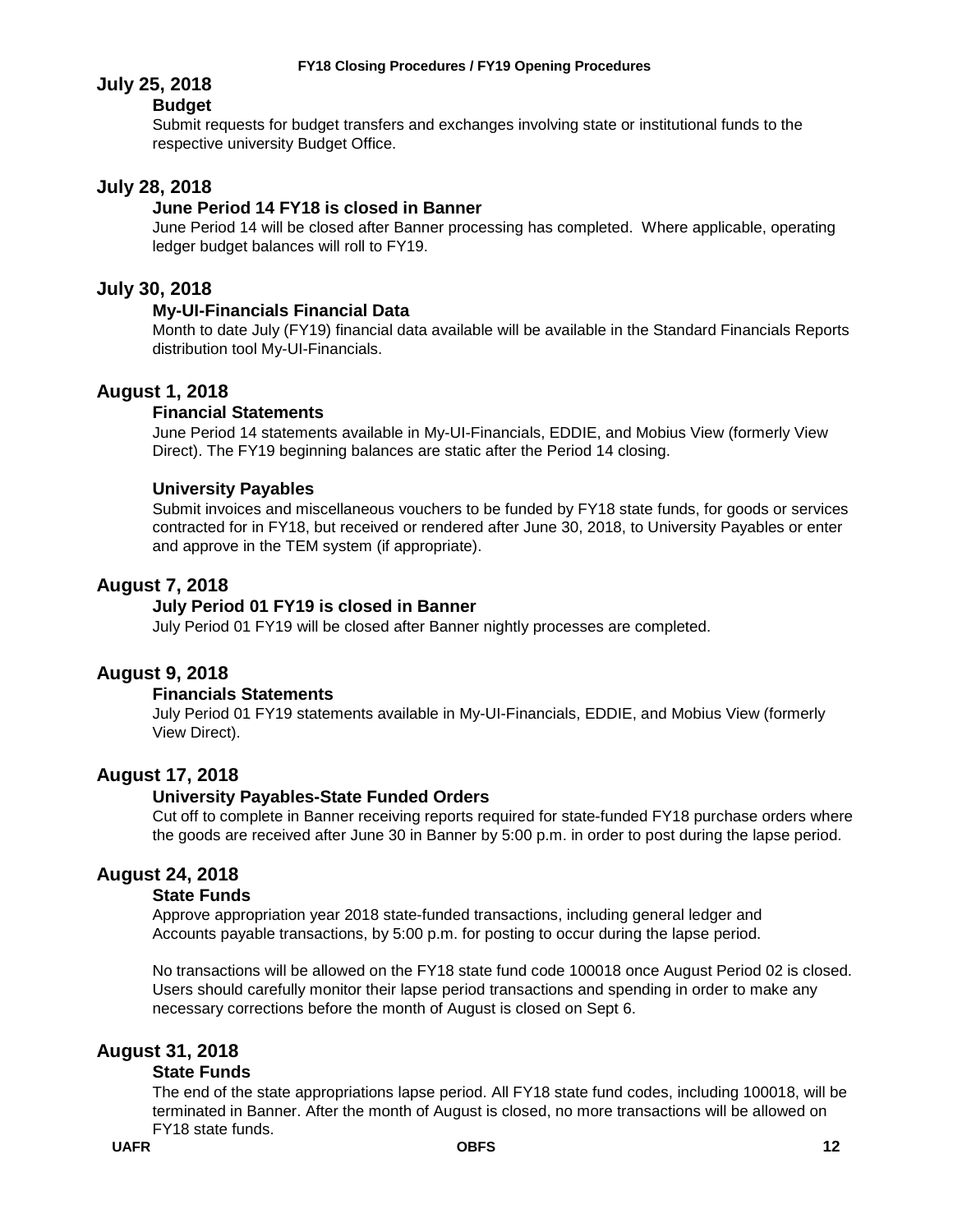# **September 1, 2018**

# **State Funds**

FY18 state-funded purchase orders will be closed.

FY18 state-funded standing orders will be closed. Other standing orders will be closed based on individual review.

# **September 6, 2018**

### **August Period 02 FY19 Closed in Banner**

No transactions will be allowed on the FY18 state fund code 100018 once August Period 02 is closed.

# **September 10, 2018**

### **Financial Statements**

August Period 02 FY19 statements will be available in My-UI-Financials, EDDIE, and Mobius View (formerly View Direct).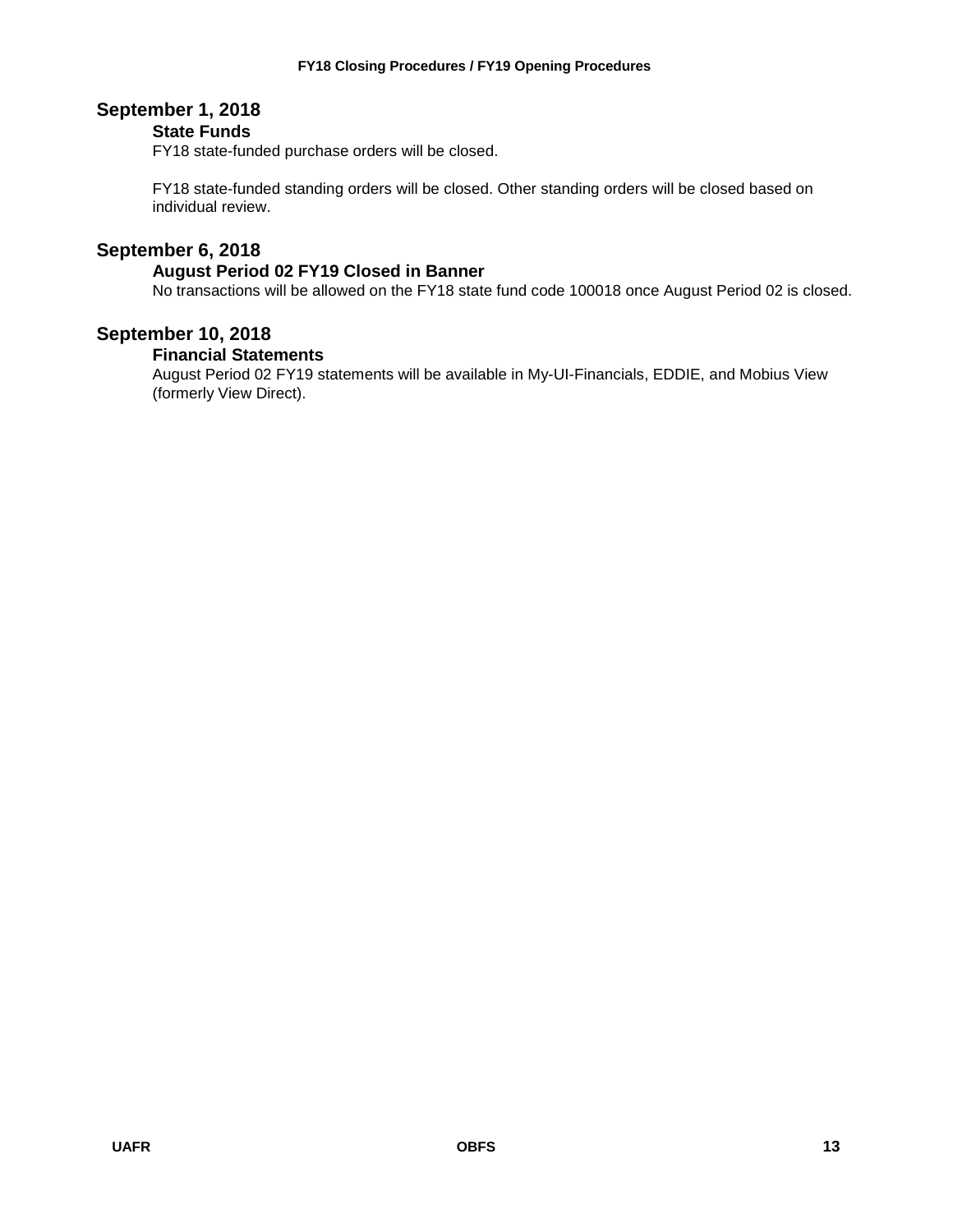# <span id="page-15-0"></span>**D. Definitions**

**Allowance for Uncollectible Accounts** – An allowance for uncollectible accounts is an estimate of the uncollectibility of past due receivables. The balance is an offset to the accounts receivable balance and is used to write off accounts that are deemed uncollectible.

**Bad Debt Expense** – A bad debt expense is an entry booked against the appropriate expense account to record adjustments to the allowance for uncollectible accounts.

**Banner Fund Type Table** – A table that includes the Banner fund type and Banner range of fund codes assigned to that particular source of funds (refer to [Section](#page-25-0) L. Banner Fund Type Table).

**Budget Balance Available (BBA)** – Equal to the revised budget less expenditures and encumbrances/ reservations.

**Cash Receipt** – A pre-numbered form used to record receipt of funds at the time of sale.

**C-FOAPAL** – The accounting string attached to each Banner transaction. The string is represented by the following segments:

 $C =$  Chart – The Chart code refers to a specific university.

F = Fund – The Fund code uniquely identifies a source of revenue for financial reporting purposes. The nature of certain revenue streams requires the revenues and the associated expenses be accounted for separately. The fund represents that accounting entity with a selfbalancing set of accounts.

O = Organization – The Organization code tracks financial activity by functional reporting unit such as university, college, school, department, division, and cost center.

A = Account – The Account code classifies accounting transactions by type and categorizes the financial activity into asset, liability, equity, revenue and expenditure designations.

P = Program – The Program code classifies accounting transactions by function; i.e., instruction, research, public service, academic support, student services, institutional support, operation and maintenance of plant, scholarships and fellowships, auxiliary enterprises, hospital and medical activities, independent operations, and storeroom and service activities. Within these major functions, units use distinct program codes to further identify these functions.

 $A =$  Activity – The Activity code is an optional segment in Banner used to track temporary events or projects.

L = Location – The Location code is an optional segment in Banner used mainly for fixed assets to track building and geographic locations.

**Encumbrances** – Funds set aside to acquire goods or services under the terms of a University purchase order, contract or miscellaneous obligation for services with non-employees (e.g., honoraria), or for travel or petty cash expenditures incurred. All outstanding encumbrances excluding current year labor encumbrances and memo encumbrances will be rolled into FY19 on July 15, 2018. These are also known as "commitments" in Banner terminology.

**Entity Codes** – A four-digit numeric code (e.g., 3100, 3110, etc.) which properly classifies a selfsupporting fund within a certain type of activity, or "entity." The entity code assigned to your specific self-supporting fund can be found in the "Predecessor Fund" field of FZMFUND in Banner. Equipment used directly in the operation of a specific self-supporting fund's activity needs to have that selfsupporting fund's same exact entity code assigned. The University of Illinois System relies on proper entity code assignment for tracked equipment (i.e., equipment with an assigned PTag number) to utilize in F&A rate calculations, excess fund computations, and financial statement presentation.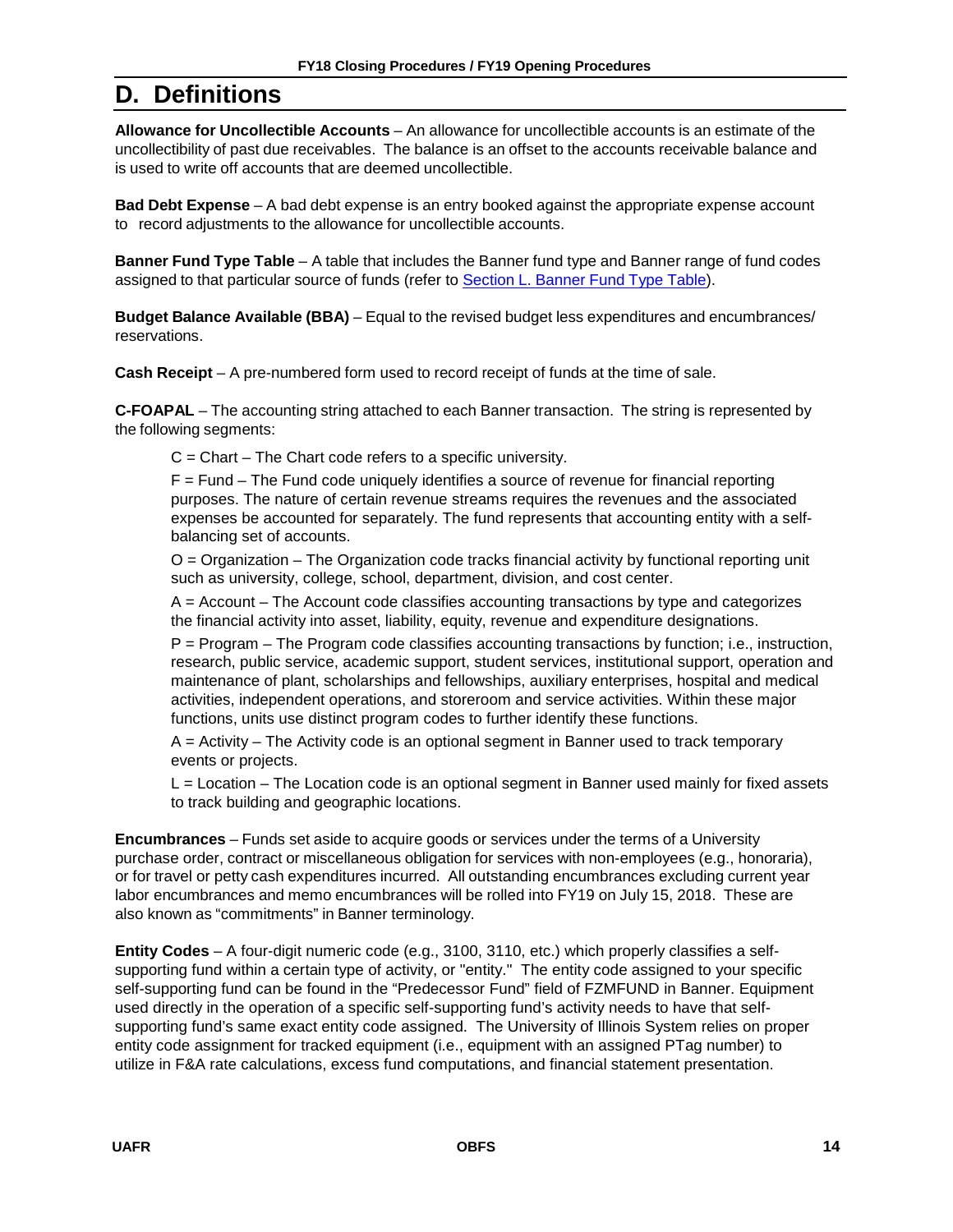#### **FY18 Closing Procedures / FY19 Opening Procedures**

**Facilities & Administrative Rates (F&A)** – Rates charged to sponsored projects for University costs with common objectives not identifiable with a project or activity. Administrative expenses include University operations such as general university administration, sponsored projects administration, department administration, and student services administration. Facility expenses include building and equipment depreciation, interest, operations & maintenance including utilities, library, etc.

**Feeder** – An electronic file that contains a large volume of journal entries, charges, or payments that are posted to Banner. The file is often generated through another Banner process.

**Fiscal Year** – The fiscal year begins on July 1 and ends on June 30 of the following year. Fiscal Year 2018 (FY18) is from July 1, 2017 through June 30, 2018. Fiscal year 2019 (FY19) is from July 1, 2018 through June 30, 2019.

**FY18 State Funds** – Funds containing budget from state appropriations for the period July 1, 2017 through the lapse period, August 31, 2018. The last two digits of the state fund code correspond to the state appropriation year. Charges against FY18 state appropriations should use the state fund ending in 18.

**FY19 State Funds** – Funds containing budget from state appropriations for the period July 1, 2018 through the lapse period, August 31, 2019. The last two digits of the state fund code correspond to the state appropriation year. Charges against FY19 appropriations should use the state fund ending in 19.

**Institutional Funds** – Include indirect cost recovery (ICR) funds, educational and administrative allowance funds, patents, copyrights, and royalty funds (refer to [Section](#page-25-0) L. Banner Fund Type Table).

**Journal Entry** – Journal transactions used to record original entries or adjustments and corrections to previously posted transactions. The debit and credit amounts on the journal transaction must equal.

**Lapse Period** – The period from July 1, 2018, through August 31, 2018, as it pertains to the expenditure of FY18 state appropriated funds. Encumbrances on FY18 state funds as of the end of FY18 Period 12 must be paid by the end of the state lapse period.

**Other Non-State Funds** – Includes federally appropriated funds, gift funds, grant and contract funds, self- insurance funds, and plant funds (refer to [Section](#page-25-0) L. Banner Fund Type Table).

**Period 12** – The period of June designated for departmental processing of FY18 transactions in Banner. The period closes on July 14, 2018.

**Period 14** – The accrual period in June designated for OBFS-only processing in Banner. The period closes on July 28, 2018.

**Practice Plans** – Medical Service Plan (MSP)/Dental Service Plan (DSP)/Nursing Service Plan (NSP)/Occupational Health Service Plan (OHSP) are approved by the Board of Trustees under State of Illinois statutes to bill and collect for health care professional services provided at University facilities.

**Reservations** – Memorandum entries in the current fiscal year to set-aside funds for future expenditures. All reservations (requisitions) on FY18 state funds will be deleted on June 30, 2018. Reservations on other funds will be rolled into FY19 on July 14, 2018.

**Self-Supporting Funds** – Funds, including service departments, storerooms, auxiliary enterprises and departmental activity funds that depend upon self-generated income (sales) to support their operations (refer to [Section](#page-25-0) L. Banner Fund Type Table).

**Sponsored Project Funds** – Funds provided by entities outside the University, which have a defined scope or objective, and include reporting requirements.

**UAFR OBFS 15 Sponsored Project Overdrafts** – Expenditures exceeding the sponsored project award amount including the sum of the total of all funds related to the project.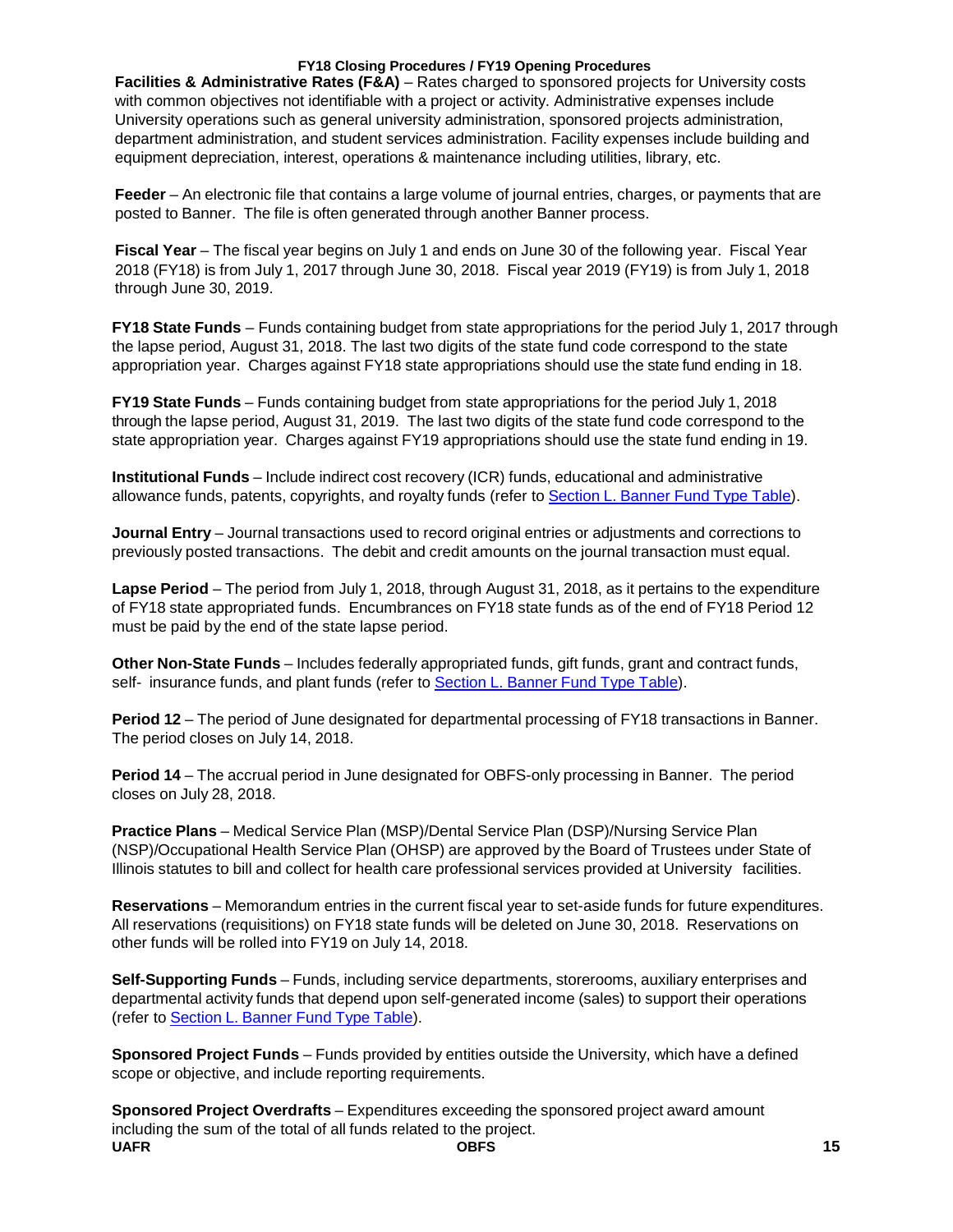# <span id="page-17-0"></span>**E. Disposition of Fund and Budget Balances as of June 30**

# <span id="page-17-1"></span>**1. State Funds**

The respective university Budget Office reviews state budget balances at fiscal year-end. They determine whether a state fund overdraft or surplus exists at each college/administrative-unit level based on the net budget balance available. They also provide guidance to college/administrative unit business officers regarding the year-end state budget close process.

The budget balance available takes into account both actual expenditures to date and unpaid encumbrances. It is very important that you review the accuracy of your non-personnel services encumbrances shown on the May statements and those recorded during June. Any necessary additions and/or corrections to these encumbrances should be made **no later than July 13, 2018 (during FY18 Period 12)**. Any salary encumbrances remaining on state funds after the accrued payrolls are calculated in July will be eliminated automatically before the final state budget rollup balances are reviewed by the Budget Office.

Final FY18 state budget balances available and non-personnel services encumbrances will be rolled forward to FY19 on the prior state appropriation year fund code 100018. This move will facilitate the payment of valid obligations related to FY18 during the lapse period months of July and August. Vouchers paid from state funds during the lapse period that liquidate valid recorded encumbrances outstanding as of June 30, 2018, will be posted to the FY18 state fund in fiscal year 2019. Balances that remain unexpended on these lapse period funds, as of August 31, 2018, will not be available after that date.

**Once August Period 02 is closed in Banner, no more transactions will be allowed on the FY18 state fund code 100018**. Users should carefully monitor their lapse period transactions and spending and make any necessary corrections to ensure available FY18 state fund appropriations are fully expended before the month of August is closed.

# <span id="page-17-2"></span>**2. Institutional Funds – Governed by University Guidelines – Balances Forward**

State of Illinois Legislative Audit Commission *University Guidelines* define the allowable balances that can be carried forward. For purposes of the carry forward calculation, institutional funds include indirect cost recovery and cost of educational and administrative allowances. Unencumbered balances, combined on an overall institutional basis, cannot exceed 30% of the current year's budget (FY18) for these funds. Accurate encumbrances are equally important for determining excess institutional funds as they are for determining state funds available to be expended prior to the end of the lapse period. Only June 30 encumbrances that are actually paid during the lapse period (July 1, 2018 to August 31, 2018) will be considered valid in preparing the excess funds calculation.

Encumbrances will be rolled forward into FY19 on July 14, 2018. Budget balances available will be rolled forward as of July 28, 2018, into the appropriate FY19 institutional fund.

FY18 institutional fund budgets per se will not be carried forward. However, FY19 budgets will be composed of two components:

- Departmental allocations and earnings estimate recorded in Budget Development for FY19, and
- An unencumbered/adjusted balance forward, which is the amount of the carryover.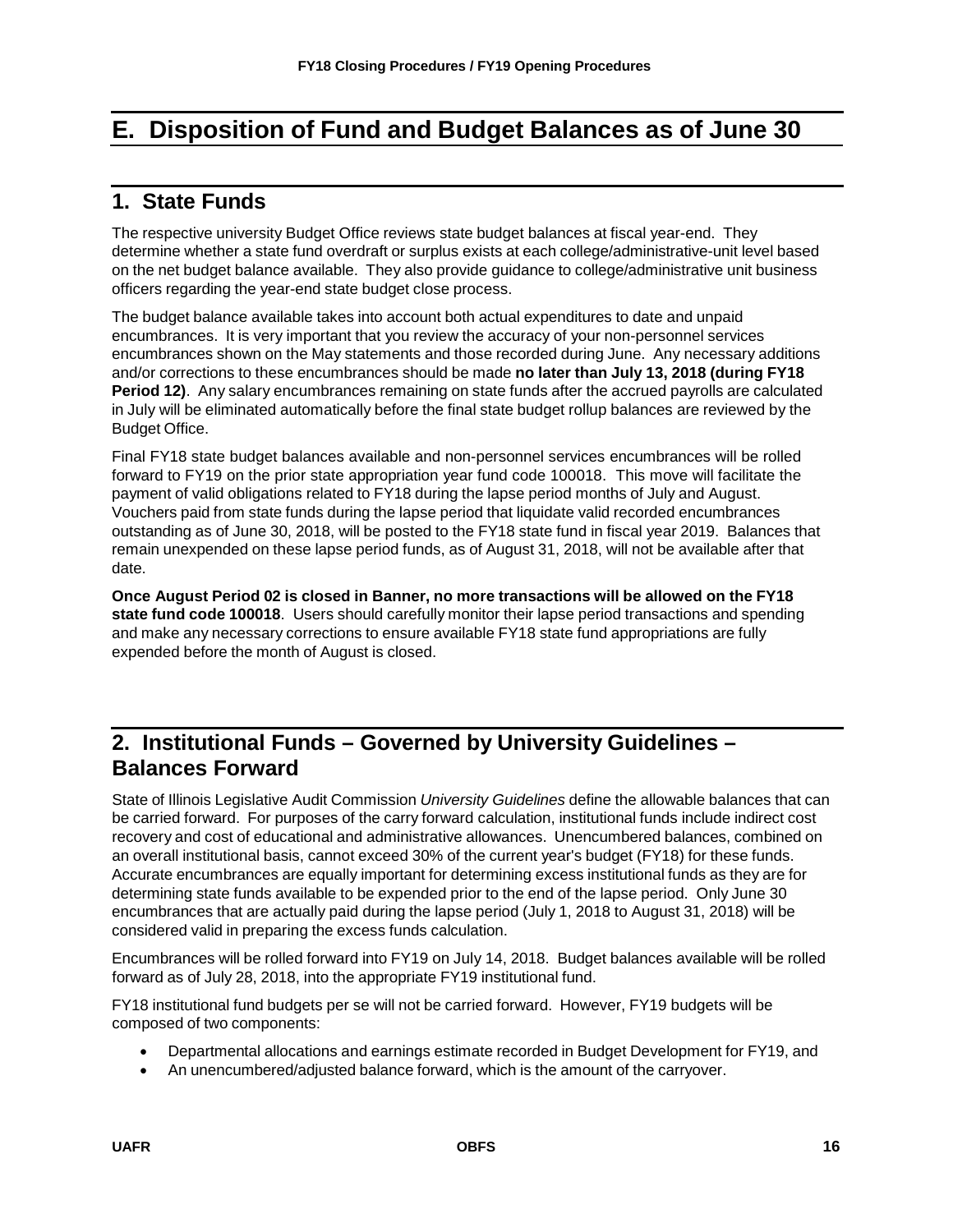# <span id="page-18-0"></span>**3. Self-Supporting Funds – Governed by University Guidelines**

The State Finance Act and the Legislative Audit Commission *University Guidelines* require a review of all service, storeroom, auxiliary enterprise and departmental activity funds to determine the reasonableness of cash balances. Excess cash balances must be lapsed to the University Income Fund. Accurate balances in general ledger account codes are extremely important, as general ledger data are used to calculate self-supporting excess funds. Units with self-supporting activities must complete an electronic Fact Sheet for each self-supporting fund they operate (refer to Section 5. Fact Sheet [Requirements\)](#page-19-0). The Fact Sheet is subject to audit by the independent Certified Public Accounting firm engaged by the Auditor General of the State of Illinois. Before completing the Fact Sheet, the June Period 12 financial statements should be reviewed carefully to determine whether year-end closing/adjusting entries are needed to reflect accurate accrual account code balances. The Fact Sheet should also be reviewed carefully by a supervisor before finalizing and submitting to University Accounting and Financial Reporting.

# <span id="page-18-1"></span>**4. Practice Plan Funds**

Units with operating responsibilities for practice plan funds must post certain accrual and deferral entries at fiscal year-end (refer to Section 5. Fact Sheet [Requirements\)](#page-19-0). The Fact Sheet is subject to audit by the independent Certified Public Accounting firm engaged by the Auditor General of the State of Illinois.

Before completing the Fact Sheet, carefully review June Period 12 financial statements to determine the need for year-end closing entries. The Fact Sheet should also be reviewed carefully by a supervisor before finalizing and submitting to University Accounting and Financial Reporting.

MSP units – Entries as listed below in Section 5. Fact Sheet [Requirements](#page-19-0) are prepared and posted in Banner as follows:

Receivable related items: Central MSP Office

Other items: Departmental MSP Offices

DSP/NSP/OHSP units – Fact sheets are prepared by the responsible college Dean's office and submitted using the electronic Fact Sheet application for review and entry into Banner.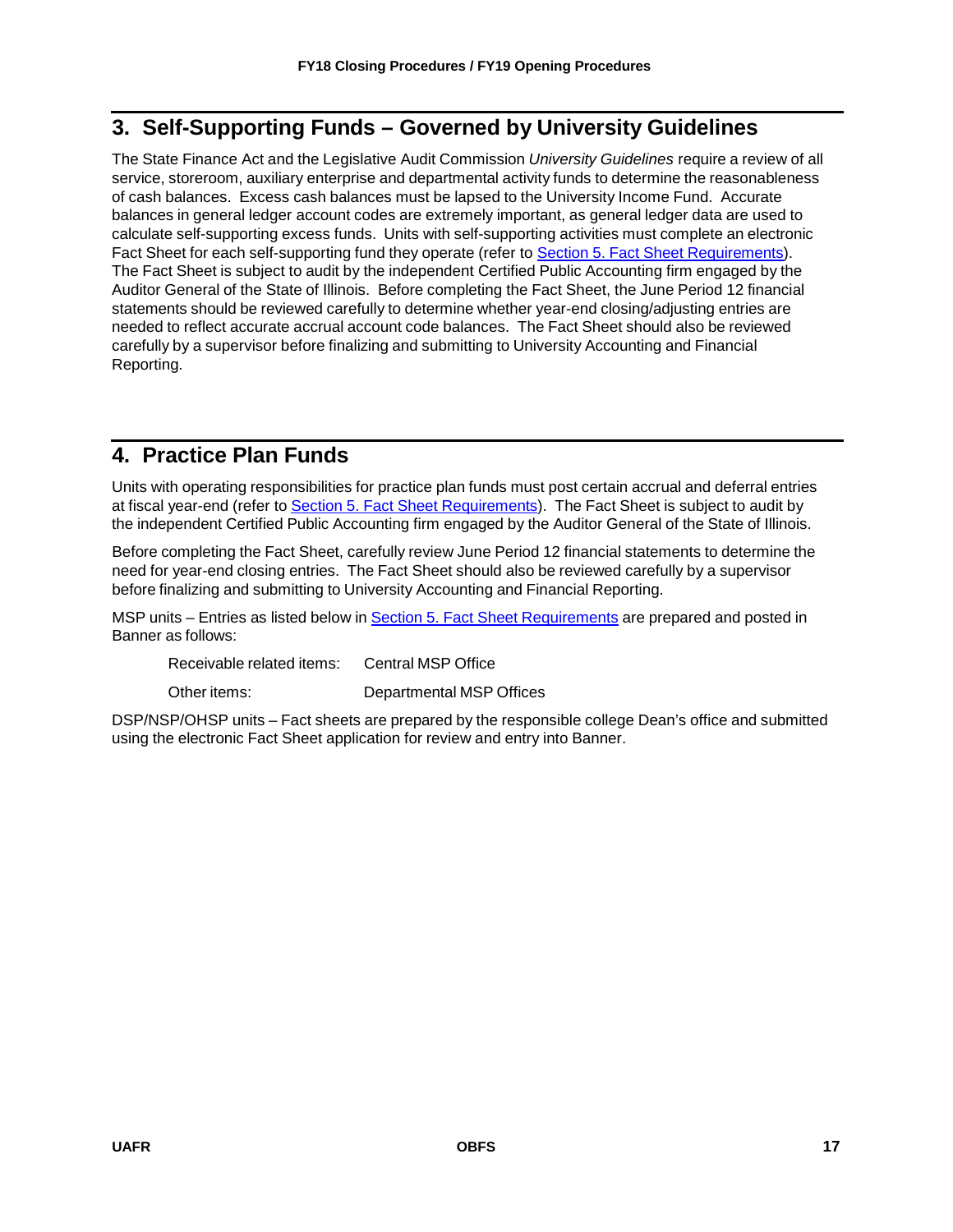# <span id="page-19-0"></span>**5. Fact Sheet Requirements – Self-Supporting and Certain Practice Plan Funds**

Fact Sheet data is required from each department with self-supporting (all universities) or DSP/NSP/OHSP practice plan (UIC and UIUC) funds. Not all accrued transactions are recorded in our normal accounting process, and those that are not must be reported on Fact Sheets to ensure that the Banner general ledger records accurately reflect the fund's financial condition as of June 30, 2018. OBFS UAFR – University Accounting Services will post to Banner the information reported on the Fact Sheets.

**A Fact Sheet for each service, storeroom, auxiliary enterprise, departmental activity, or DSP/NSP/OHSP practice plan fund must be submitted by 5:00 p.m. on July 18, 2018 using the FY18 Year End Fact Sheet Submission Tool, accessible using the following link:**

<https://www.obfs.uillinois.edu/accounting-financial-reporting/year-end-procedures/fact-sheets>

**A separate Fact Sheet should be prepared for each active fund. Fact Sheets are not required for terminated funds.**

The Fact Sheet should be carefully completed and **the information needs to be accurate, regardless of dollar amount to report; there are no minimum dollar thresholds**. The Fact Sheet should also be reviewed carefully by a supervisor before finalizing and submitting them to University Accounting and Financial Reporting.

Job aids to use the electronic Fact Sheet are available at the link above. Refer to the Fact Sheet section on the [UAFR Who to Ask](https://www.obfs.uillinois.edu/accounting-financial-reporting/who-to-ask/types-questions#fact-sheets) list for questions concerning Fact Sheet requirements.

# <span id="page-19-1"></span>**6. Gift and Endowment Income Funds**

Departments must eliminate all overdrafts on all types of gift and endowment income funds by June 30, 2018. Gift and endowment income funds are administered centrally by UAFR – University Accounting Services. For assistance, please refer to the Gift Funds (Fund Type 4M) section of the [UAFR Who to Ask](https://www.obfs.uillinois.edu/accounting-financial-reporting/who-to-ask/types-questions#gift-funds-4m) list.

# <span id="page-19-2"></span>**7. Grant and Contract Funds**

Overdrafts in sponsored project funds (400000—599999) must be eliminated by May 18, 2018, unless the project will be continued with additional funds as documented on an approved Request for Anticipation Fund (Form GC70), or prior arrangements have been made with the Grants and Contracts Office. If efforts are not made to clear unauthorized overdrafts, the Grants and Contracts Office may transfer overdrafts to departmental funds.

# <span id="page-19-3"></span>**8. Other Non-State Funds**

General ledger balances remaining after the closing of Period 14 on July 28, 2018, will be carried forward. Balances in inactive funds should not be carried forward unnecessarily into fiscal year 2019. By June 15, 2018, departments should eliminate balances in all inactive funds and request the fund be terminated by emailing [CFOAPALMAINTENANCE@uillinois.edu.](mailto:CFOAPALMAINTENANCE@uillinois.edu)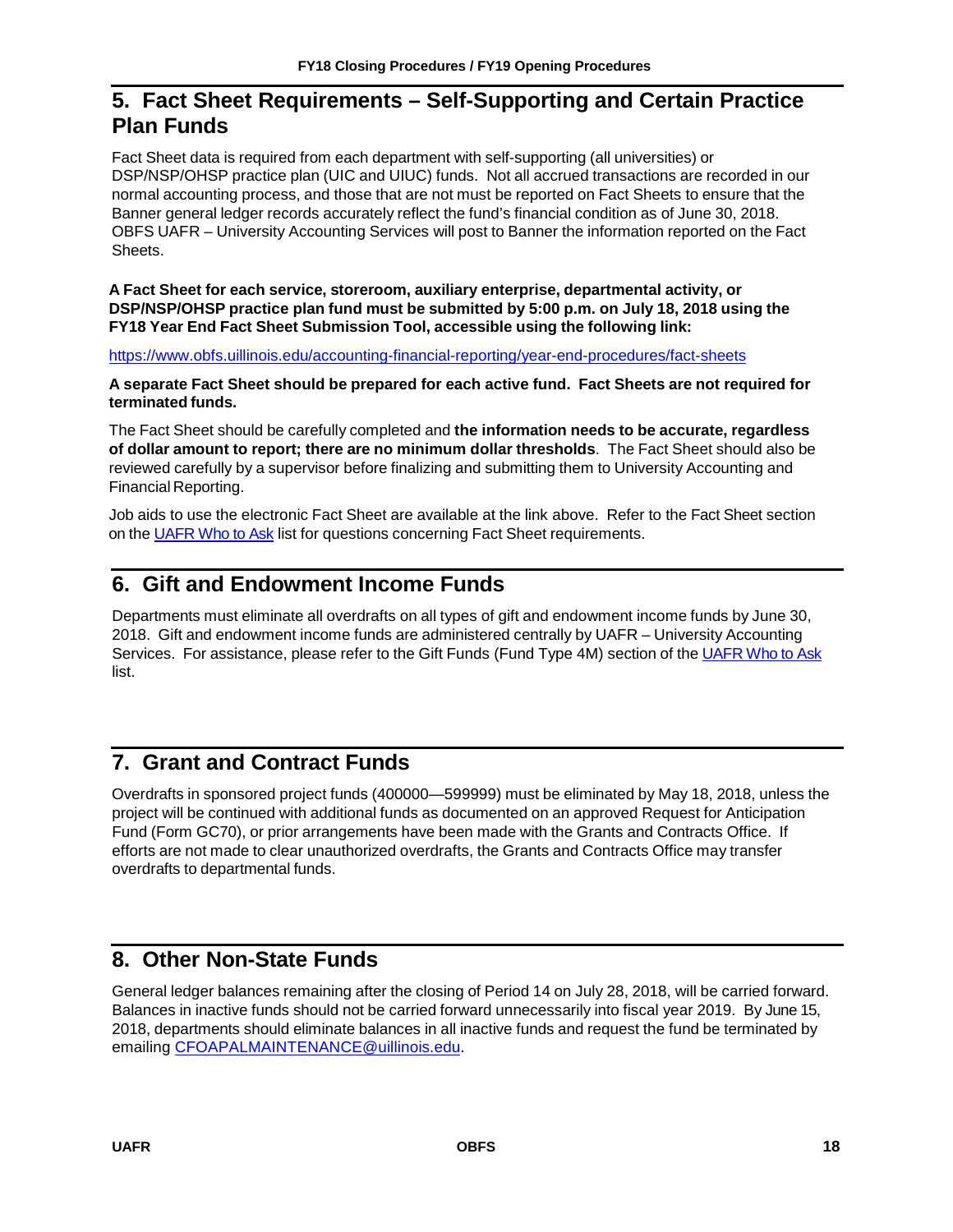# <span id="page-20-0"></span>**F. Procedures for the Encumbrance of and Payment from FY18 Funds**

# <span id="page-20-1"></span>**1. Internal Transactions**

State regulations prohibit any agency from creating an encumbrance with itself. Therefore, departments may not create encumbrances for stores and service transactions. All stores and service vouchers chargeable to FY18 state funds must be entered into Banner by the close of business on July 13, 2018. This is also the last date for processing FY18 feeder system transactions into Banner. However, users are strongly encouraged to post all transactions earlier if possible to allow time for corrections. Common stores and service vouchers are those related to Physical Plant, Campus Stores, other storerooms, duplicating, telecommunications, information technology services, and various auxiliary activities. Purchases from these units must be completed (ordered and delivered) by June 30 in order for the purchase to be charged to FY18 funds. When transferring expenditures that include equipment account codes between FY18 funds (refer to Section K. Fixed Asset [Accounting\)](#page-24-0).

# <span id="page-20-2"></span>**2. Encumbrance of FY18 Funds**

# **2a. Purchase Orders**

Completed and approved requisitions for purchases of goods and services that are to be charged to your FY18 budget must be received by the Purchasing Division by the dates listed on the website below to ensure the encumbrance of FY18 funds. If the deadline dates indicated are not met, Purchasing cannot guarantee that your transaction will be completed prior to July 1. Requisitions received by the Purchasing Division for which encumbrances cannot be entered by June 30, 2018, will be charged to FY19 funds.

**For the latest information on renewals visit the Purchasing Website.**

<https://www.obfs.uillinois.edu/purchases/renewals>

For requests for Sole Source purchases and orders requiring Board of Trustees approval, documentation needs to be submitted to the Purchasing Division with sufficient time to meet special processing requirements and obtain the necessary approvals.

#### **For the latest information on sole source purchasing visit the Purchasing Website.**

<https://www.obfs.uillinois.edu/purchases/procedures-rules/sole-source-purchases/>

Purchase orders issued after July 1 will be encumbered against and charged to your FY19 budget.

Renewable and multi-year purchase orders present unique complications at year-end. Invoices dated prior to July 1, 2018, will be financed from FY18 funds. Invoices dated July 1, 2018, and thereafter are chargeable to FY18 funds only if the call (order) for the goods or services was placed prior to July 1, 2018. If the call (order) for the goods or services occurred after June 30, 2018, then payment of the invoice must be financed with FY19 funds on a new Banner purchase order effective in FY19.

Adjustments to purchase order (PO) encumbrances must be made using a change order to the original purchase order. Journal vouchers cannot be used to adjust PO encumbrances because the changes will not be reflected properly on the purchase order. A written request or email requesting the necessary adjustment to the purchase order should be sent to the responsible buyer by June 1. Requests for increases in purchase order encumbrances, particularly on standing orders, should allow for a sufficient remaining encumbrance amount to cover payment for goods or services requested through the end of FY18. Since any remaining standing order encumbrances are closed at the end of the fiscal year lapse period, the Purchasing Division will not initiate change orders to reduce encumbrances on standing orders.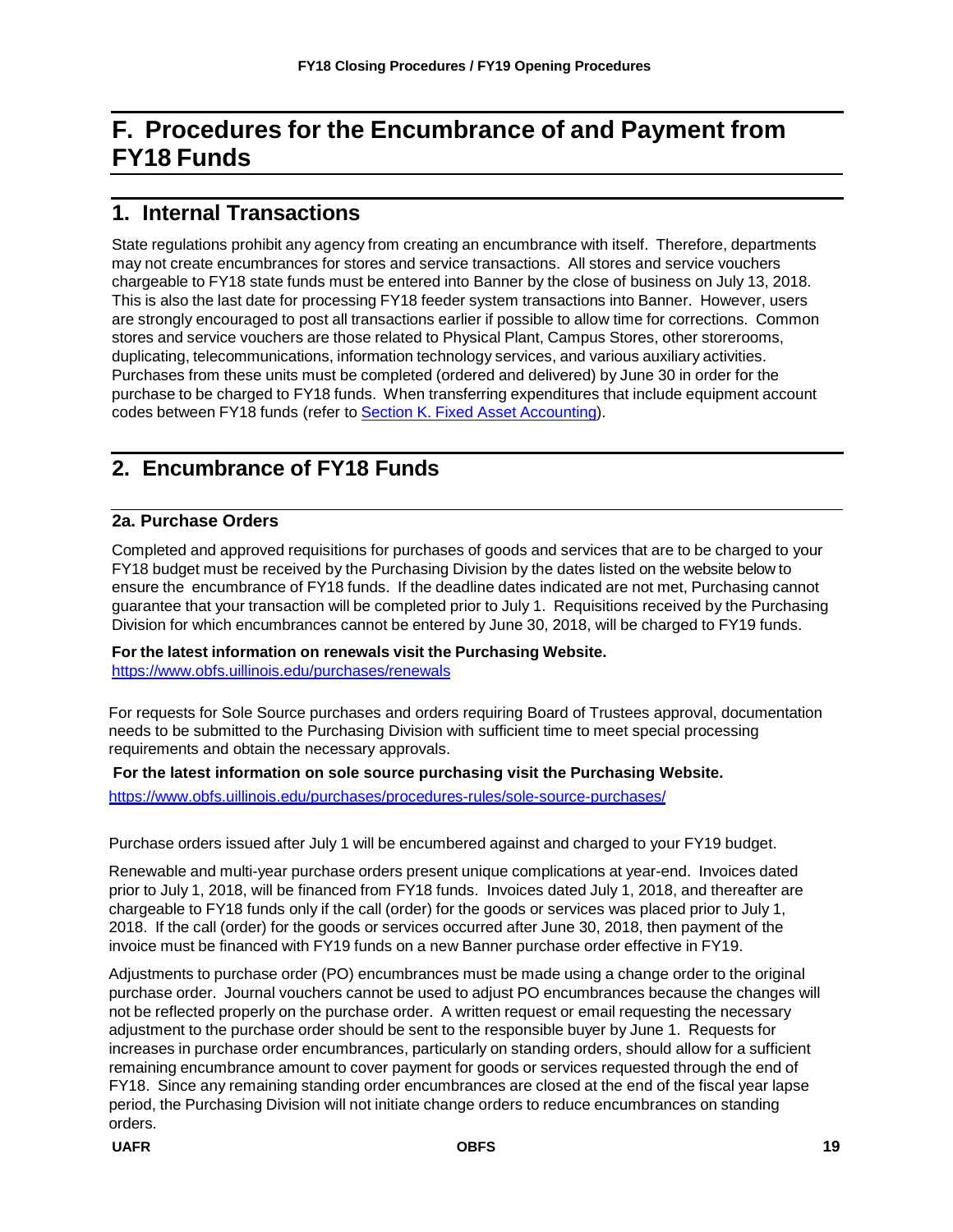# **2b. Contracts and other non-Purchase Order Encumbrances**

Contracts encumbering FY18 state and non-state funds for services provided in FY18 must be executed by June 30, 2018, and prior to the commencement of services. Contracts for professional and artistic services may be encumbered against FY18 state funds only if the services, or the portion of the services to be funded from FY18 funds, will be completed prior to July 1, 2018. Professional and artistic services for \$20,000 or more are subject to a competitive selection process.

Professional and artistic services must be performed on or before June 30 in order to be paid from FY18 state funds during the lapse period. Services that are encumbered but not yet performed by June 30 cannot be paid from FY18 state funds and the encumbrance should be removed.

Locally funded contracts under \$10,000 encumbering FY18 funds for services in FY18 should be submitted by June 30, 2018 to University Payables. Contracts executed after June 30, 2018, for services in FY19 will be chargeable to FY19 funds.

Approved invoices payable from FY18 state funds must be received in University Payables or be completed and approved in the Travel and Expense Management system (TEM) as appropriate, by August 1, 2018, to ensure payment from state funds during the lapse period.

# **2c. Expense Reports (Travel Reimbursements and Miscellaneous Payments) and Purchase Order Payments**

Every effort should be made by the unit to ensure expense reports are completed and approved in the TEM system (if travel occurs prior to July 1, 2018) no later than July 5, 2018 in order for the expenses to be recorded in FY18. For those payment types that are not initiated in the TEM system and the goods/services were received prior to July 1, 2018, the invoice must be submitted to University Payables no later than 5 p.m. on July 5, 2018 in order for the expenses to be recorded in FY18.

# **2d. Encumbrances and Reservations**

Any encumbrances outstanding in Banner as of FY18 Period 12 (ending July 14, 2018) will be rolled forward to FY19. Reservations on state funds will not be rolled forward to FY19.

# <span id="page-21-0"></span>**3. Payment of FY18 Encumbrances after June 30**

State law limits the payment of prior year state-funded obligations to the lapse period (July 1 – August 31, 2018). To meet the lapse period deadline for state-funded obligations, University Payables must receive approved State-funded invoices and expense reports by August 1, 2018. The Office of Business and Financial Services will exercise due diligence in expediting shipments and vendor invoices. If payment of outstanding FY18 state encumbrances during the lapse period is not possible, payment will be made from a department's FY19 local or institutional fund. Payment, in such cases, cannot be charged to either FY18 or FY19 state funds but will instead have to be charged to a different funding source such as institutional funds.

Payments from non-state funds that liquidate outstanding encumbrances as of June 30, 2018, are not bound by the lapse period time frame. However, under the Legislative Audit Commission *University Guidelines*, unexpended institutional funds (not including patents and royalties) and self-supporting funds may be subject to lapse to the income fund.

**NOTE:** Units should review the Receipts Required Report on the OBFS Purchases Reports web page at <http://www.obfs.uillinois.edu/purchases/reports/> to ensure that receiving reports are completed for any FY18 purchases requiring a receiving report prior to payment. Units must complete the receiving report by July 13, 2018 to have the expenditure recorded in FY18. Receiving reports for FY18 state-funded orders where the goods are received after June 30, 2018 must be completed by August 17, 2018 in order to be recorded in the lapse period.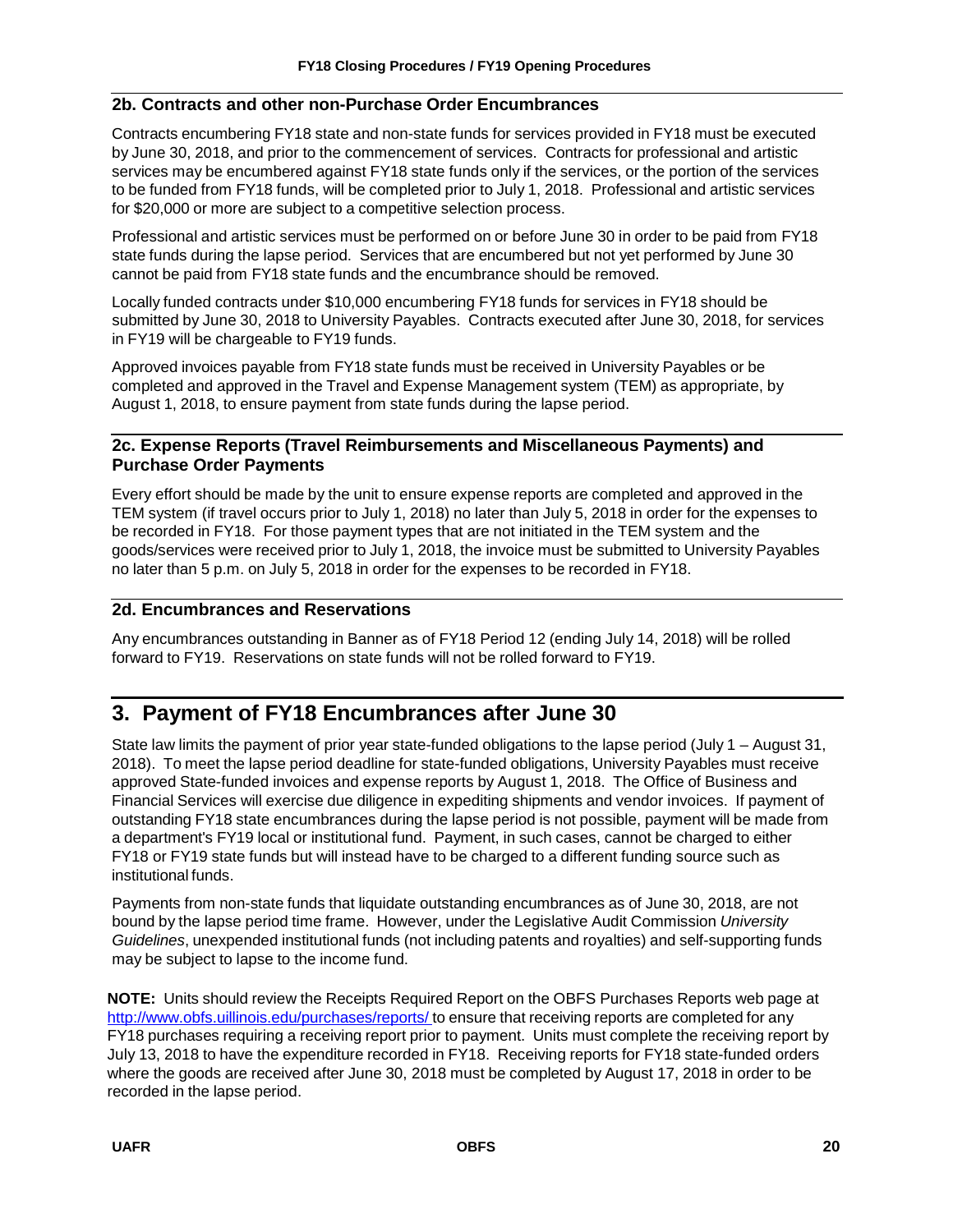# <span id="page-22-0"></span>**G. Payroll**

Labor redistributions of FY18 payroll charges must be approved (the labor redistribution should be at disposition 60) in Banner by 5:00 p.m. on July 5, 2018, to appear on the June **preliminary statements,** and by 5:00 p.m. on July 12, 2018, to appear on the June Period 12 statements. Redistributions, excluding 2018 MN7, must use a June transaction date to post in FY18. **Labor redistributions involving 2018 MN7 must follow special instructions to enter the transaction date correctly and post in the appropriate fiscal years.**

A Year-End Labor Redistribution Job Aid describing how to enter the transaction date for labor redistributions of accrued payrolls is available on the OBFS UAFR website:

<https://www.obfs.uillinois.edu/accounting-financial-reporting/year-end-procedures/year-end-deadlines/>

Labor redistributions cannot be processed in June Period 14.

The June Period 12 financial statements will include an accrual for payroll charges through June 30, 2018, and paid in July 2018. The FY18 accrued payrolls are 2018 BW14 and 2018 MN7. 100% of the BW14 pay event will be charged to FY18. 50% of the MN7 pay event will be charged to FY18 and 50% will be charged to FY19. The **state-funded** portion for the 9 over 12 appointments on the MN7 pay event will not be split between fiscal years. The full amount will be charged to FY19. 100% of the BW15 pay event will be charged to FY19.

All FY18 labor encumbrances will be liquidated and closed via an automated process on July 7, 2018. Users should be aware of this situation when examining their departmental budget balances available (BBAs) during the FY18 closing process. Multi-year labor encumbrances representing salary charges to be incurred in future fiscal years on grant and federal agriculture funds will **not** be liquidated.

Effective July 1, 2018, state appropriated appointments on job labor distribution records (excluding 9/12 employees) will be converted automatically to the new year state fund code (100019). Departments should review all job labor distribution records appointments on non-state appropriated funds and make appropriate fund code changes for the new fiscal year before July 1, 2018.

The following guidelines explain changes to job records funded on state funds:

• Jobs with 9/12 employee classes (AA, AB, BC, and BD) assigned to state fund codes:

If the effective date of the appointment is before 6/16/2018, use FY18 state fund code (100018). If the effective date of the appointment is 6/16/2018 or later, use FY19 state fund code (100019).

Jobs with non-9/12 employee classes assigned to state fund code:

If the effective date of the appointment is before 7/1/2018, use FY18 state fund code (100018). If the effective date of the appointment is 7/1/2018 or later, use FY19 state fund code (100019).

- ♦ **If a terminated job is reactivated, be sure that the state fund code used on the labor distribution record follows the guidelines above.**
- State funded appointments set up before July 1 utilizing an effective dated Job Labor Distribution Record **after** July 1 must be **manually** updated to the new Fiscal Year state fund.

Effective July 1, 2018, all Federal Work Study funds on job labor distribution records will be converted automatically to the FY19 fund code ending in 19.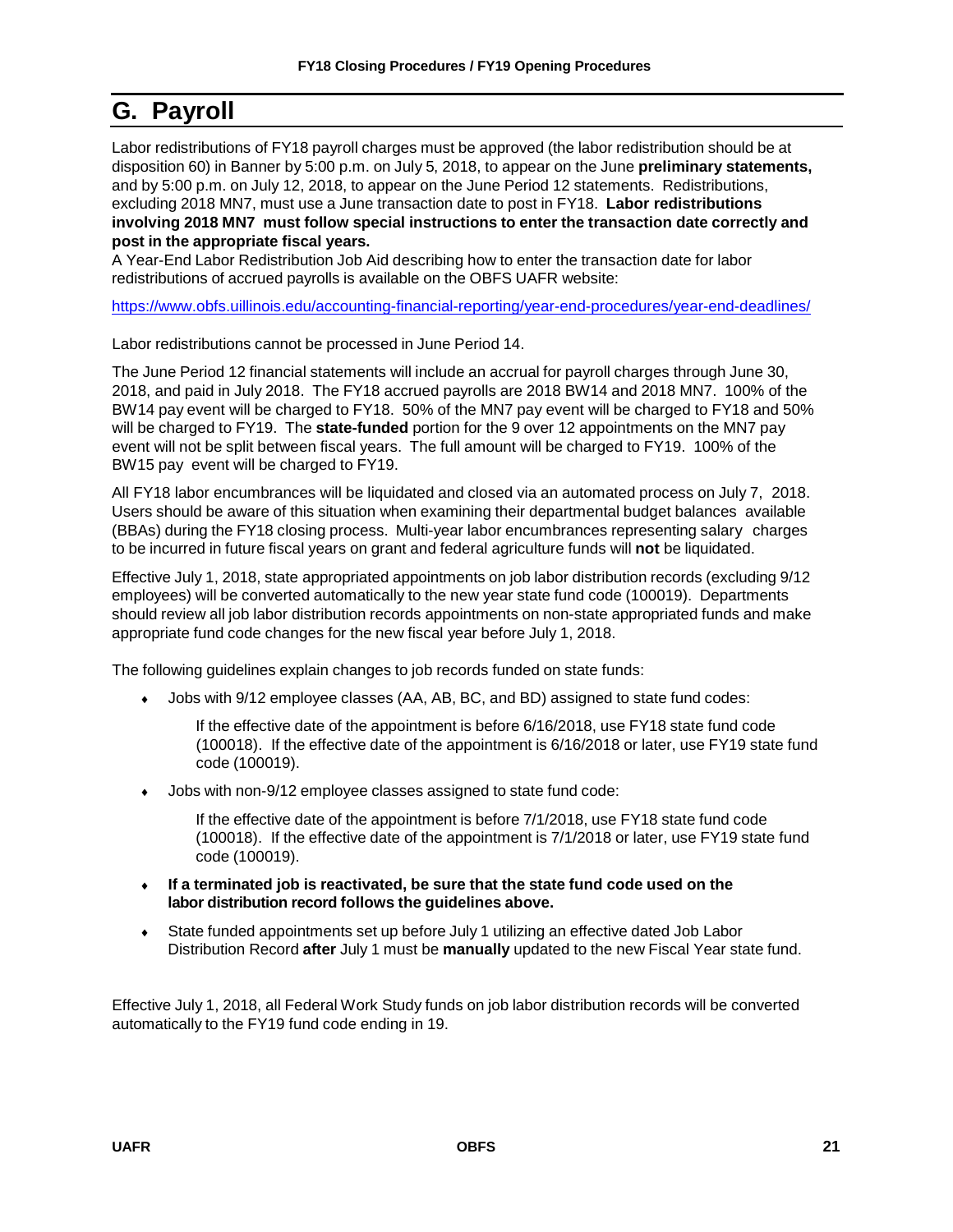# <span id="page-23-0"></span>**H. Accounts Receivable**

The following dates and times are critical for university units that bill student (SAR) and non-student (GAR) customers (through Banner AR):

- ♦ June 21, 2018 Deadline for submitting Banner AR feeders; this will enable USFSCO to process the transactions and record the receivable and revenue in FY18, and allow departments to clear rejected transactions or batches by June 30, 2018.
- ♦ 5:00 p.m., June 29, 2018 Deadline to submit manual charges/credits in Banner AR for FY18.
- ♦ After 5:00 p.m., June 29, 2018 All charges assessed in Banner AR will post in FY19.

# <span id="page-23-1"></span>**I. Cash Receipts/Departmental Deposits**

OBFS University Student Financial Services and Cashier Operations must receive all monies received from departments on or before **June 29, 2018, by 2:00 p.m.** Cashier Operations cannot ensure that cash receipts or deposits received after the 2:00 p.m. deadline will be processed in FY18.

# <span id="page-23-2"></span>**J. Grant and Contract Funds**

For State of Illinois sponsored projects (funds 560000 through 599999), all fiscal year expenditures should be processed by July 13, 2018, or by any earlier document submission deadline dates as designated in Section C. [Calendar](#page-6-0) of Critical Dates to ensure inclusion of these expenditures on FY18 billings and reports.

FY19 Federal Work Study funds have been established in Banner for use beginning July 1, 2018. Effective July 1, 2018, all Federal Work Study appointments on job labor distribution records will be converted automatically to the FY19 fund code. Index codes for the Federal Work Study program will be updated automatically as of July 1 to reflect the FY19 fund codes. Departmental allocations using state funds will be updated with the new FY19 state fund code (100019). If other changes are needed, please contact your university Grants and Contracts Office. The new FY19 Federal Work Study funds are as follows:

| Urbana      | 498119 |
|-------------|--------|
| Chicago     | 498219 |
| Springfield | 498419 |

Facilities and Administrative Costs (Indirect Costs) and Tuition Remission will not be assessed in FY19 until FY18 is closed.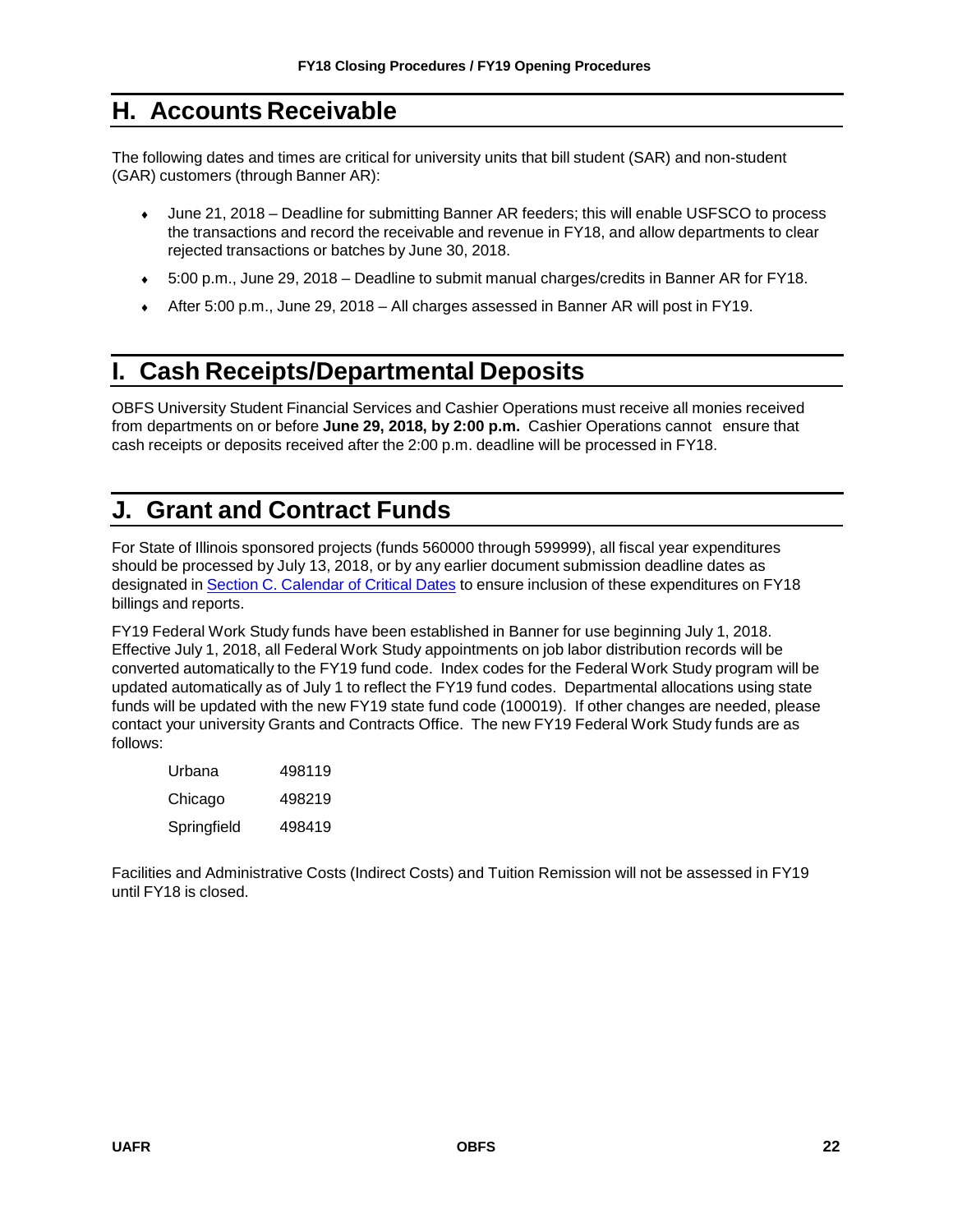# <span id="page-24-0"></span>**K. Fixed Asset Accounting**

The University of Illinois System relies on proper entity code assignment for tracked equipment (i.e., equipment with an assigned PTag number) to utilize in Facilities and Administration Rate (F&A) calculations, excess fund computations, and financial statement presentation. An entity code is a four-digit numeric code (e.g., 3100, 3110, etc.) which properly classifies a self-supporting fund within a certain type of activity, or "entity." The entity code assigned to your specific self-supporting fund can be found in the "Predecessor Fund" field of FZMFUND in Banner. Equipment used directly in the operation of a specific self-supporting fund's activity needs to have that self-supporting fund's same entity code assigned. Confirm the proper entity code has been assigned to equipment as applicable by July 2, 2018.

Fabricated equipment and construction will only be capitalized and depreciated in the Banner fixed asset module when the equipment or construction is completed and placed in service. Notification of fabricated equipment completed as of June 30 must be reported to UAFR-University Property Accounting and Reporting (UPAR) by July 2, 2018. Notification of construction completed as of June 30 must be reported to UAFR-UPAR by July 5, 2018. Equipment-related communications must be submitted via FABweb. Accrued liabilities for construction retainage and estimates of the cost of construction work completed but not billed must also be submitted to UAFR-UPAR by July 6, 2018.

Equipment acquired with FY18 funds must have associated acquisition attributes entered into FABweb and submitted to UAFR-UPAR no later than July 13, 2018. Completed software development projects must also be reported to UAFR-UPAR by July 18, 2018. Equipment received as of June 30, but not paid must be reported to UAFR-UPAR by July 18, 2018.

Whenever journal vouchers transfer funding sources that use "tracked" fixed asset expenditure account codes (see chart below), a separate debit and credit must be entered for **each** item of equipment originally purchased on the FOAPAL being credited, and the PTag/property control number of the associated asset must be recorded in the JV description, document reference, or FOATEXT field of the journal voucher. All journal vouchers using capital asset (equipment/construction) account codes must be submitted to Banner by 5:00 p.m. on July 13, 2018.

The use of correct account codes on transactions is critical, especially during July. Banner equipment account codes are as follows:

| <b>Dollar Value</b>                        | <b>Account Range</b> |
|--------------------------------------------|----------------------|
| <b>Not Tracked in Fixed Asset Module:</b>  |                      |
| Equipment <\$100                           | 122000-12499U        |
| Equipment \$100-\$499                      | $126$ nnn            |
| Administrative Software <\$100,000         | 1538nn               |
| Research Software (any value)              | 1538nn               |
| <b>Materials for Equipment Fabrication</b> | $128$ nnn            |
|                                            |                      |
| <b>Tracked in Fixed Asset Module:</b>      |                      |
| Equipment \$500-\$4999                     | $127$ nnn            |
| Equipment > \$4999                         | 163nnn               |
| Artwork <\$5000                            | 162100               |
| Antiques/Historic Treasures <\$5000        | 162200               |
| Firearms/weapons <\$5000                   | 162300               |
| Artwork > \$4999                           | 164100               |
| Antiques/Historic Treasures > \$4999       | 164200               |
| Firearms/weapons > \$4999                  | 163140               |
| Group Asset/Collections Additions >\$0     | 165000-167000        |
| Administrative Software > \$99,999         | 168600               |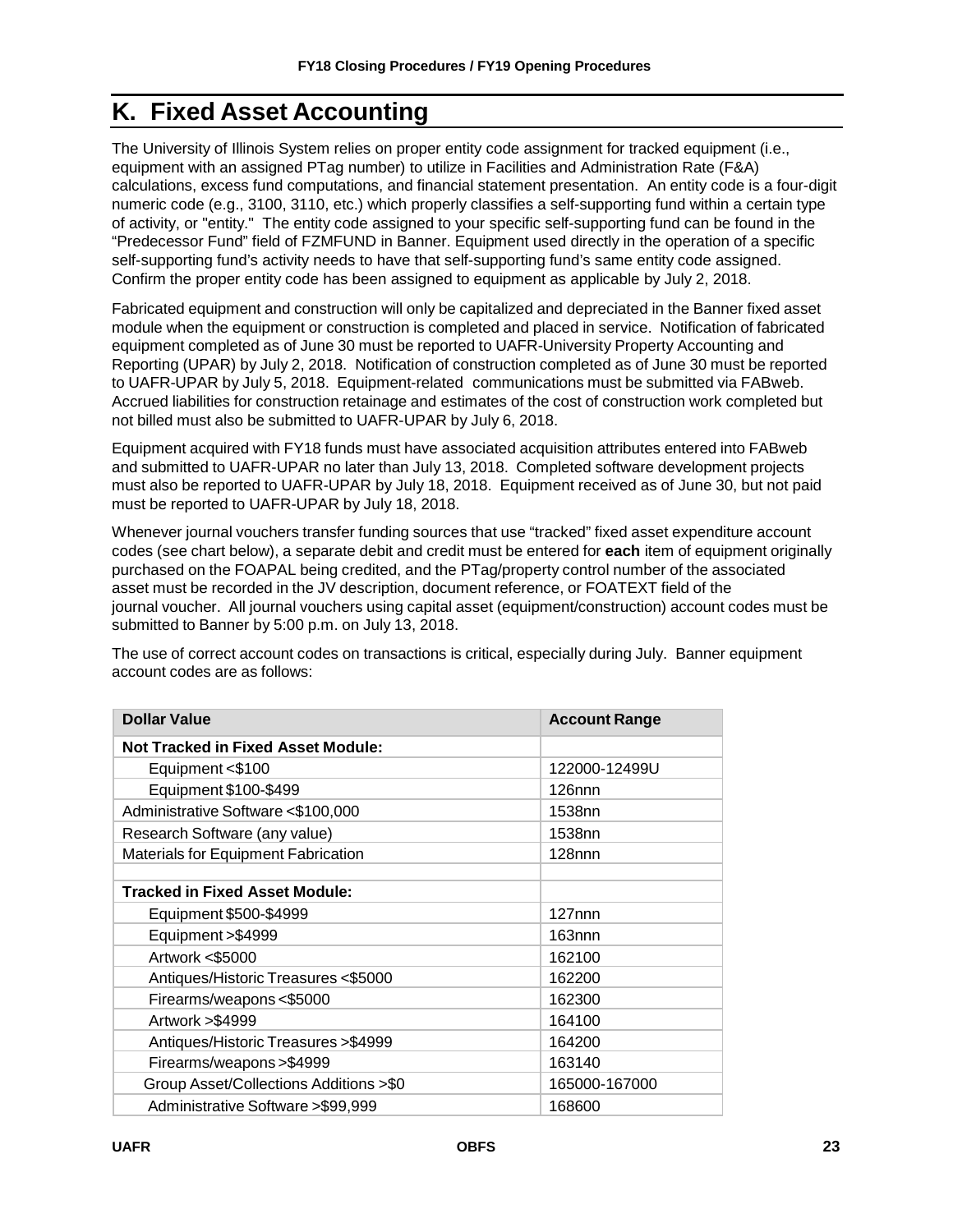# <span id="page-25-0"></span>**L. Banner Fund Type Table**

| <b>Funding Source and Type Description</b>    | <b>Fund Type</b> | <b>Fund Range</b> |
|-----------------------------------------------|------------------|-------------------|
| <b>Current Unrestricted - State</b>           |                  |                   |
| State Approp-EAF/GRF/IF                       | 1A               | 100000 - 189999   |
| State Approp-St Col and Univ Trust            | 1F               | 100000 - 189999   |
| State Approp-Fire Prevention Fund             | 1G               | 100000 - 189999   |
| State Approp-State Capital Approp             | 1X               | 100000 - 189999   |
| University Income Fund Receipts               | 1Z               | 190000 - 199999   |
| <b>Current Unrestricted - Other</b>           |                  |                   |
| <b>Educational and Admin Allowances</b>       | 2A               | 200000 - 299999   |
| <b>Indirect Costs Recovered</b>               | 2C               | 200000 - 299999   |
| <b>Patents Copyrights and Royalties</b>       | 2E               | 200000 - 299999   |
| <b>Private Gifts-Unrestricted</b>             | 2G               | 200000 - 299999   |
| <b>Consolidated Group Investments</b>         | 2J               | 200000 - 299999   |
| Unrestricted Receivables/Payables             | 2L               | 200000 - 299999   |
| <b>Student Deposits and Other</b>             | 2N               | 200000 - 299999   |
| Self Insurance Programs                       | 2P               | 200000 - 299999   |
| <b>Termination/Sick Leave Benefits</b>        | 2R               | 200000 - 299999   |
| <b>Self-Supporting Activities</b>             |                  |                   |
| Suspense and System Clearing                  | 3A               | 300000 - 399999   |
| Service and Storeroom Activities              | 3E               | 300000 - 399999   |
| Auxiliary Enterprises Not Under Indenture     | 3J               | 300000 - 399999   |
| <b>Auxiliary Enterprises Under Indenture</b>  | 3M               | 300000 - 399999   |
| <b>Departmental Activities</b>                | 3Q               | 300000 - 399999   |
| <b>Current Restricted</b>                     |                  |                   |
| Sponsored Prog-US Gov G and C                 | 4A               | 400000 - 499999   |
| Sponsored Prog-Federal Work Study             | 4A               | 498000 - 498999   |
| Sponsored Prog-Other Gov Agcy GC              | 4C               | 500000 - 509999   |
| Sponsored Prog-Private G and C                | 4E               | 510000 - 559999   |
| Sponsored Prog-State of III G and C           | 4G               | 560000 - 599999   |
| <b>Trust-Endowment Income</b>                 | 4J               | 610000 - 619999   |
| <b>Trust-Endowment Farm Operations</b>        | 4K               | 620000 - 699999   |
| <b>Trust-Private Gifts</b>                    | 4M               | 620000 - 699999   |
| <b>Trust-Other Restricted</b>                 | 4N               | 620000 - 699999   |
| <b>Trust-Medical Service Plan</b>             | 4S               | 620000 - 699999   |
| <b>Trust-Occupational Health Service Plan</b> | 4T               | 620000 - 699999   |
| <b>Trust-Dental Service Plan</b>              | 4U               | 620000 - 699999   |
| <b>Trust-Nursing Services Plan</b>            | 4W               | 620000 - 699999   |
| Land Grant- Federal Appropriations            | 4Y               | 600000 - 609999   |
| Restricted Receivables/Payables               | 4Z               | 400000 - 499999   |